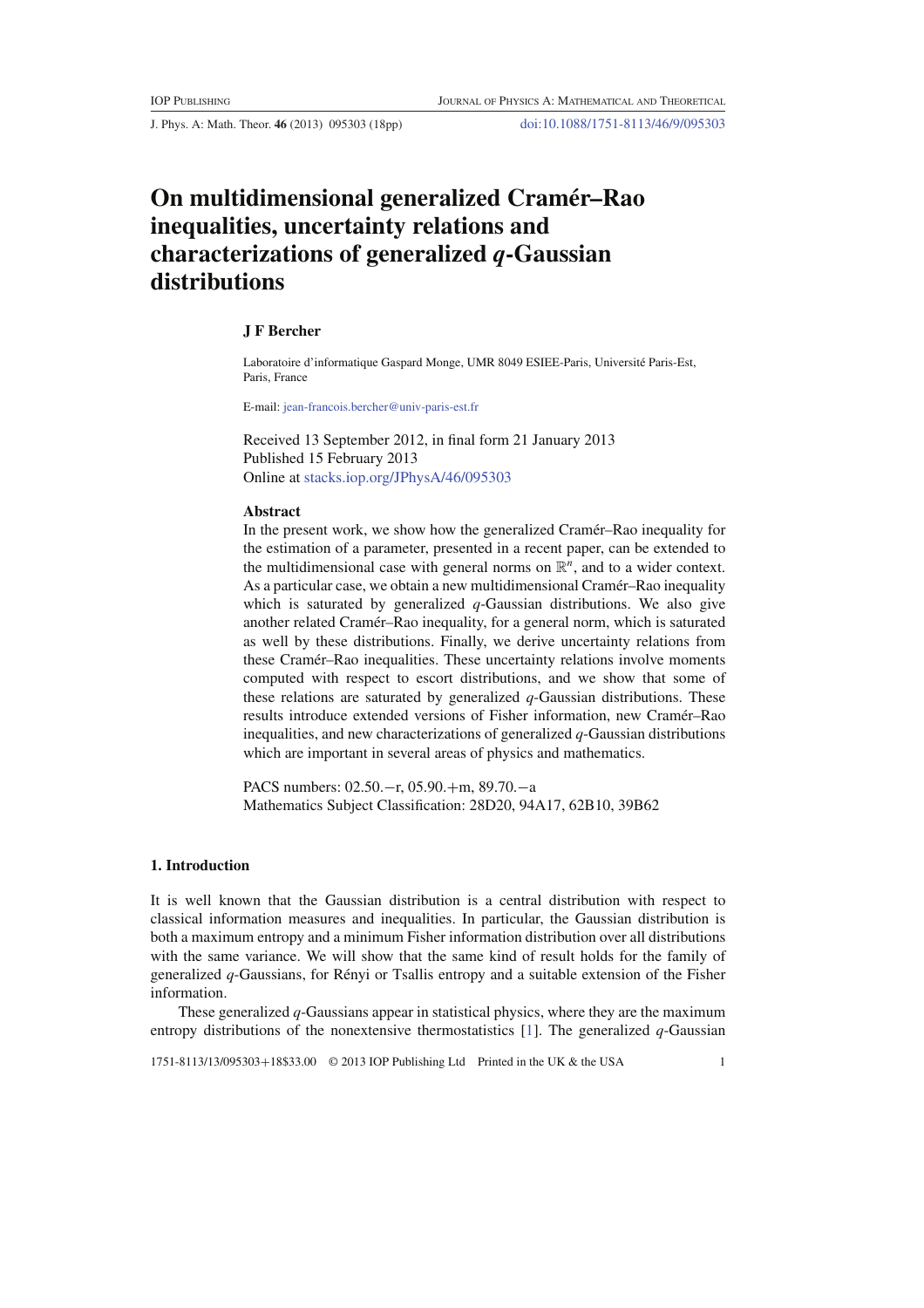distributions define a versatile family that can describe problems with compact support as well as problems with heavy tailed distributions. They are also analytical solutions of actual physical problems, see [2–5], and are sometimes known as Barenblatt–Pattle functions, following their identification by [6, 7]. We shall also mention that the generalized  $q$ -Gaussian distributions appear in other fields, namely as the solution of nonlinear diffusion equations, or as the distributions that saturate some sharp inequalities in functional analysis [8–11].

In the literature, and in particular within nonextensive thermostatistics, several extensions of the Fisher information and of the Cramér–Rao inequality have been proposed, e.g.  $[12-16]$ . In information theory, the remarkable work by Lutwak *et al* [17, 18] also defines an extended Fisher information and a Cramer–Rao inequality saturated by  $q$ -Gaussian distributions. However, the Fisher information is originally defined in a broader context as the information about a parameter of a parametric family of distributions. It is only in the special case of a location parameter that it reduces to the Fisher information of the distribution. The Fisher information is especially important for the formulation of the Cramer–Rao inequality. This ´ well-known inequality appears in the context of estimation theory, where it defines a lower bound on the variance of any estimator of a parameter.

In our recent work [19], we have thrown a bridge between concepts in estimation theory and tools of nonextensive thermostatistics. Using the notion of the escort distribution, we have established an extended version of the Cramer–Rao inequality for the estimation of a parameter. ´ This new Cramér–Rao inequality includes the standard one, as well as Barankin–Vajda versions [20, corollary 5.1, 21] as particular cases. Furthermore, in the case of a location parameter, we have obtained extended versions of the standard Cramer–Rao inequality, which are saturated by the generalized *q*-Gaussians. This means that among all distributions with a given moment, the generalized *q*-Gaussians are also the minimizers of extended versions of the Fisher information, just as the standard Gaussian minimizes Fisher information over all distributions with a given variance. This result yields a new information-theoretic characterization of these generalized Gaussian distributions.

However, a quite frustrating point is that these results were limited to the univariate case, while the multidimensional case is obviously of high importance. This restriction is overcome in this paper where we show that previous results can be extended to the multidimensional case. More than that, we consider an even wider context where moments of the error are computed with respect to two different probability distributions. In addition, giving our results for general norms will be hardly more difficult than for Euclidean norms, so we consider this general case from the beginning. Finally, we derive new uncertainty relations from the multidimensional Cramér–Rao inequalities. Let us now give a brief overview of the results together with the organization of the paper.

Let  $\theta \in \Theta \subseteq \mathbb{R}^n$  be a multidimensional parameter that we wish to estimate using data *x*. We show that for  $\hat{\theta}(x)$  an estimator of  $\theta$ , if  $f(x; \theta)$  and  $g(x; \theta)$  are two probability densities, and if  $\alpha$  and  $\beta$  are Hölder conjugates of each other, then

$$
E[\|\hat{\theta}(x) - \theta\|^{\alpha}]^{\frac{1}{\alpha}} I_{\beta}[f|g; \theta]^{\frac{1}{\beta}} \geqslant |n + \nabla_{\theta}.B_f(\theta)|,
$$
\n<sup>(1)</sup>

where  $\|\cdot\|$  is a general norm on  $\mathbb{R}^n$ ,  $\nabla_\theta$ .  $B_f(\theta)$  represents the divergence of the bias between  $\hat{\theta}(x)$ and  $\theta$ , and  $I_\beta[f|g; \theta]$  stands for generalized Fisher information that measures the information in *f* about  $\theta$ , and is taken with respect to *g*. This general result is established in section 3. Then we discuss in subsection 3.2 some special cases of this general inequality. In particular, if *f* and *g* are a pair of *q*-escort distributions, then we obtain

$$
E[\|\hat{\theta}(x) - \theta\|^{\alpha}]^{\frac{1}{\alpha}} I_{\beta,q} [f|g; \theta]^{\frac{1}{\beta}} \geqslant |n + \nabla_{\theta} . E_q[\hat{\theta}(x) - \theta]| \tag{2}
$$

$$
E_{\bar{q}}[\|\hat{\theta}(x) - \theta\|^{\alpha}]^{\frac{1}{\alpha}} I_{\beta,q}[f|g;\theta]^{\frac{1}{\beta}} \geqslant |n + \nabla_{\theta}.E[\hat{\theta}(x) - \theta]|, \tag{3}
$$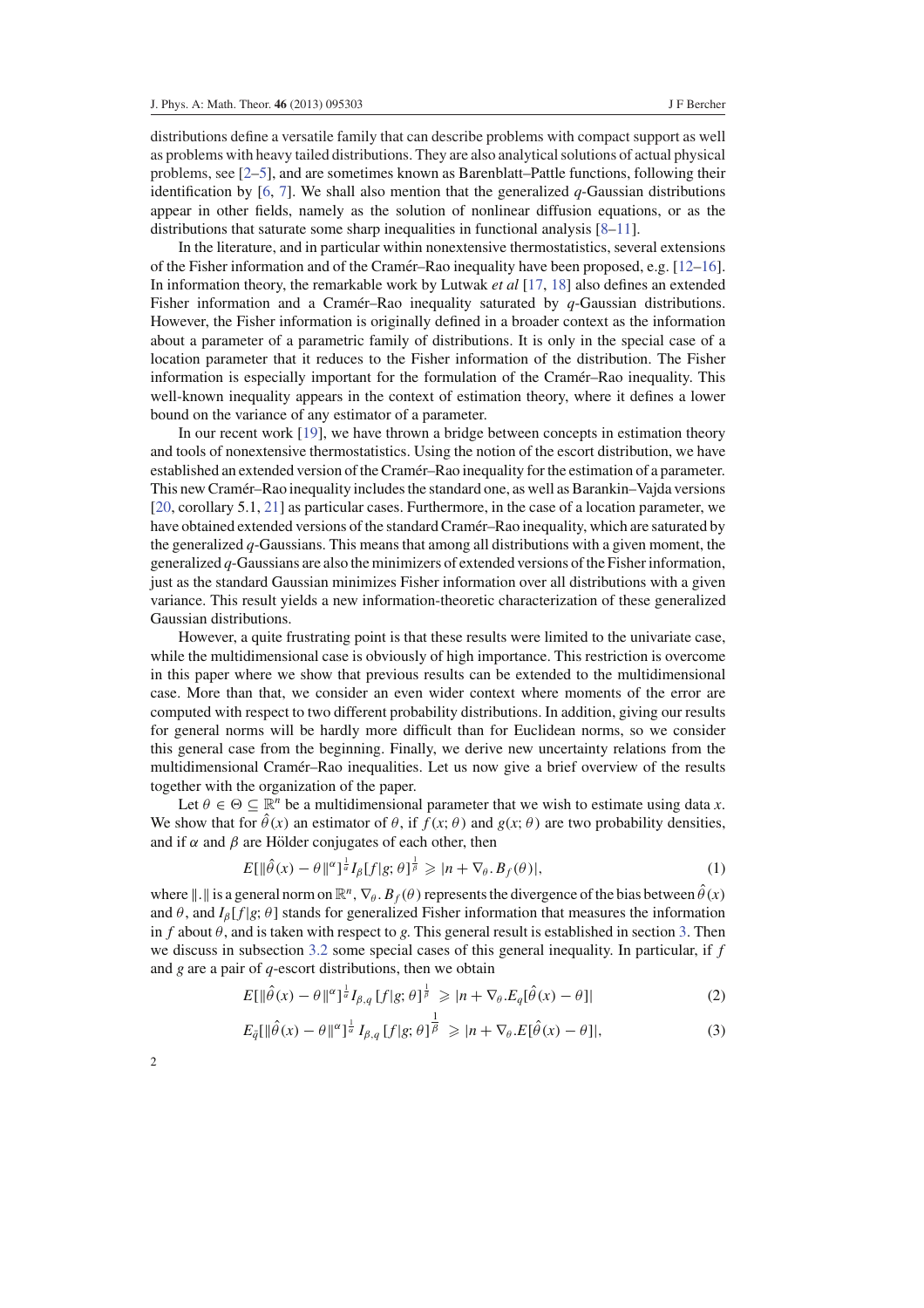where  $I_{\beta,q}$  [*f* |*g*;  $\theta$ ] is the generalized ( $\beta$ , *q*)-Fisher information and  $E_q$ [.] denotes the *q*-expectation which is used in nonextensive statistics. These results are the multidimensional extensions, with an arbitrary norm, of our previous  $q$ -Cramer–Rao inequalities [19]. In the monodimensional case and  $q = 1$ , these inequalities reduce to the Barankin–Vajda Cramér– Rao inequality and to the standard Cramer–Rao inequality for  $\alpha = \beta = 2$ . In addition, in the case of a location parameter, we show that

$$
E[\|x\|^{\alpha}]^{\frac{1}{\alpha}}I_{\beta,q}[g]^{\frac{1}{\beta}} \geqslant n \tag{4}
$$

which reduces again to our previous results in the univariate case. Examining carefully the cases for equality in  $(4)$ , we exhibit that the lower bound is attained by generalized *q*-Gaussian distributions, and we prove that these generalized Gaussians are the unique extremal functions, provided that the dual norm is strictly convex. For a random vector  $x$  in  $\mathbb{R}^n$ , these generalized *q*-Gaussians have the probability density

$$
G_{\gamma}(x) = \begin{cases} \frac{1}{Z(\gamma)} \left(1 - (q - 1) \gamma \|x\|^{\alpha}\right)_{+}^{\frac{1}{q-1}} & \text{for } q \neq 1\\ \frac{1}{Z(\gamma)} \exp\left(-\gamma \|x\|^{\alpha}\right) & \text{if } q = 1 \end{cases}
$$
(5)

for  $\alpha \in (0, \infty)$ ,  $\gamma$  a real positive parameter and  $q > (n - \alpha)/n$ , where we use the notation  $(x)$ <sub>+</sub> = max {*x*, 0}, and where  $Z(\gamma)$  is the partition function<sup>1</sup>. For  $q > 1$ , the density has a compact support, while for  $q \leq 1$  it is defined on the whole  $\mathbb{R}^n$  and behaves as a power distribution for  $||x|| \rightarrow \infty$ . A shorthand notation for the expression of the generalized *q*-Gaussian density is

$$
G_{\gamma}(x) = \frac{1}{Z(\gamma)} \exp_{q^*} (-\gamma \|x\|^{\alpha}),
$$
\n(6)

with  $q^* = 2 - q$  and where the so-called *q*-exponential function is defined by

$$
\exp_q(x) := (1 + (1 - q)x)^{\frac{1}{1-q}} ,
$$
 for  $q \neq 1$  and  $\exp_{q=1}(x) := \exp(x)$ . (7)

In section 4, we present another Cramer–Rao-type inequality which is also saturated by the generalized *q*-Gaussian. This inequality has been originally established by [17], and extended to the multidimensional case in [18] and independently in [22] in the case of an Euclidean norm. We show here that this last inequality can readily be stated and proved in the case of an arbitrary norm.

Finally, in section 5, we derive some new multidimensional uncertainty relations from the generalized  $q$ -Cramer–Rao inequalities. These uncertainty relations involve escort mean values and are saturated by the generalized Gaussians. In particular, we obtain an inequality of the form

$$
\left(E_{\frac{k}{2}}\left[\|x\|_{2}^{\gamma}\right]\right)^{\frac{1}{\gamma}}\left(E\left[\|\xi\|_{2}^{\theta}\right]\right)^{\frac{1}{\theta\lambda}}>\frac{1}{M_{\frac{k}{2}}\left[\|\psi\|_{2}^{2}\right]^{\frac{1}{\mu\lambda}}}\left(E_{\frac{k}{2}}\left[\|x\|_{2}^{\gamma}\right]\right)^{\frac{1}{\gamma}}\left(E\left[\|\xi\|_{2}^{\theta}\right]\right)^{\frac{1}{\theta\lambda}}\geqslant K,\tag{8}
$$

where *x* and  $\xi$  are two Fourier dual variables,  $\gamma \geq 2$ ,  $\theta \geq 2$  and  $E_{\frac{k}{2}}[.]$  denotes an expectation computed with respect to an escort distribution of order  $\frac{k}{2}$ . The lower bound *K* is fixed and, for  $\gamma = \theta = 2$ , is attained when the underlying wavefunction is a q-Gaussian. For  $q = 1$ ,

<sup>&</sup>lt;sup>1</sup> In the case of the Euclidean norm, the general expressions of the main information measures attached to the generalized Gaussians are derived in appendix A of [22]. Similar expressions can readily be obtained in the case of a general norm, using the change of variable in polar coordinates  $x = ru$ , with  $u = x/||x||$  and the representation of the Lebesgue measure  $dx = r^{n-1}dr d\sigma(u)$ , cf [23, page 87], where  $d\sigma(u)$  denotes the surface element on the unit sphere. By this remark, the expressions in [22, appendix A] are valid, with the proviso that  $\omega_n$  will denote the volume of the *n*-dimensional unit ball  $\mathcal{B} = \{x \in \mathbb{R}^n : ||x|| \leq 1\}.$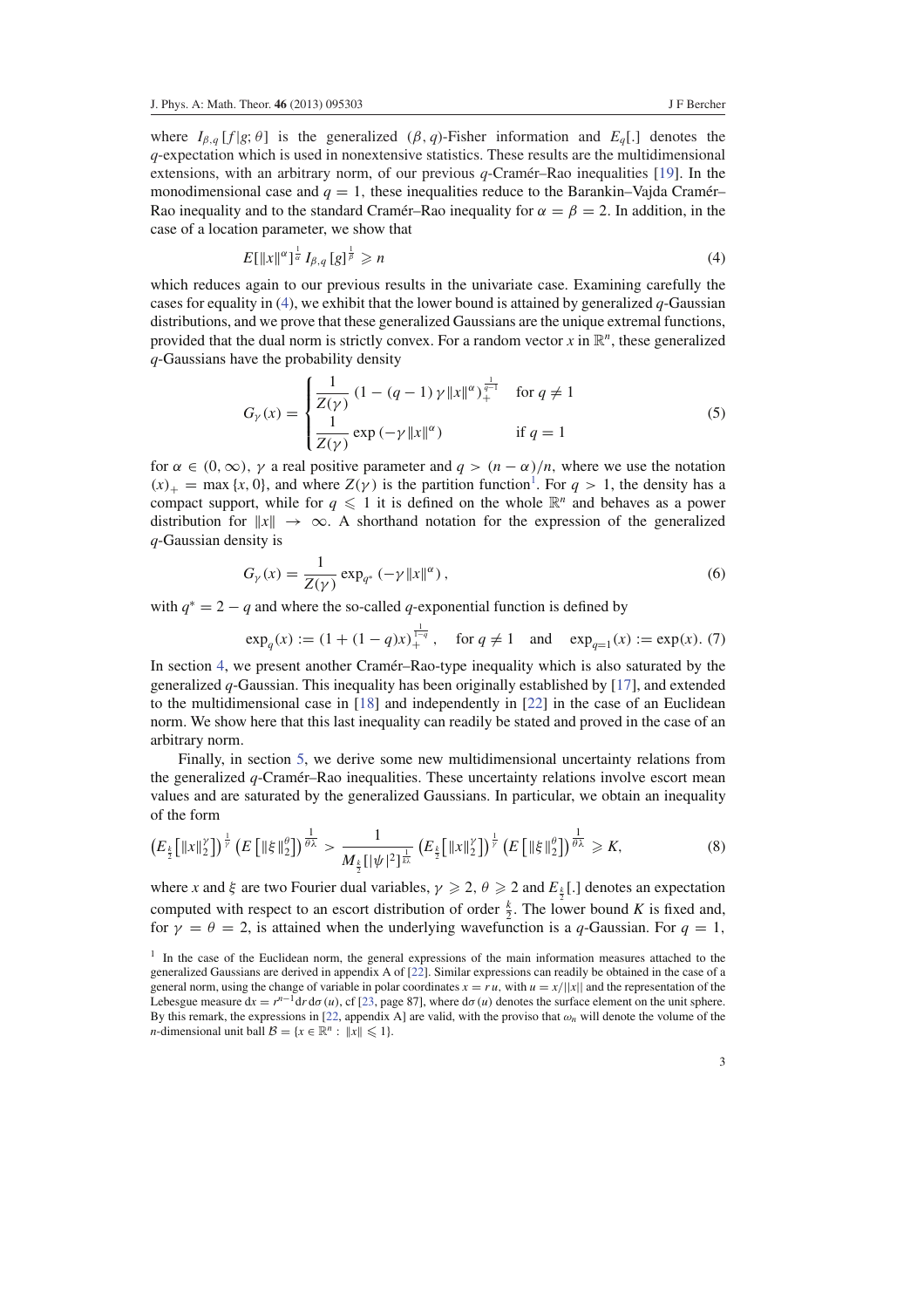$\gamma = \theta = 2$ , (8) gives the multidimensional version of the well-known Weyl–Heisenberg uncertainty principle.

In order to derive these different inequalities, we will need some preliminary results, in particular concerning some properties of general norms on  $\mathbb{R}^n$ . This is the objective of section 2 where we first define the notion of dual norms and prove a result on the gradient of a general norm. Then, we establish, together with its equality conditions, a general Höldertype inequality. This inequality will be an essential ingredient in the derivation of the general Cramér–Rao inequality (1).

#### **2. Preliminary results**

As mentioned above, we will consider here general norms on  $\mathbb{R}^n$ . Let us first simply recall that a norm on  $\mathbb{R}^n$  is a function  $\|\cdot\|: \mathbb{R}^n \to \mathbb{R}_+$  such that for any  $x, y \in \mathbb{R}^n$  and  $\gamma \in \mathbb{R}$ , then

(a) 
$$
\|\gamma x\| = |\gamma| \|x\|
$$
, (b)  $\|x + y\| \le \|x\| + \|y\|$ , and (c)  $\|x\| = 0$  iff  $x = 0$ . (9)

A large class of norms is the class of  $L_p$ -norms,  $p \ge 1$ , given by  $||x||_p = \left(\sum_{i=1}^n |x|_i^p\right)^{\frac{1}{p}}$ . As important particular cases, we have the *L*<sub>1</sub>-norm,  $||x||_1 = \sum_{i=1}^n |x_i|$ , the max-norm or  $L_{\infty}$ norm  $||x||_{\infty} = \max(|x_1|, \ldots, |x_n|)$  and of course the Euclidean  $L_2$ -norm  $||x||_2 = \left(\sum_{i=1}^n x_i^2\right)^{\frac{1}{2}}$ . We shall mention that it is possible to use weighted versions of the norms above, e.g.  $||x||_{w,p} = \left(\sum_{i=1}^n w_i |x|_i^p\right)^{\frac{1}{p}}$ , with  $w_i > 0$ , and that any injective linear transformation *A* leads to a new norm, such as  $||x||_A = ||Ax||$ . Finally, it is also possible to construct new norms by combining different norms defined on subvectors of *x*.

A related important notion is the notion of dual norm. Let  $E = (\mathbb{R}^n, ||.||)$  be an *n*dimensional normed space, where  $\|\cdot\|$  is an arbitrary norm, and let us denote  $E^* = (\mathbb{R}^n, \|\cdot\|_*)$ its dual space. For  $Y \in E^*$ , the dual norm  $\|.\|_*$  is defined by

$$
||Y||_* = \sup_{||X|| \le 1} X.Y,
$$
\n(10)

where *X*.*Y* is the standard scalar product *X*.*Y* =  $\sum_{i=1}^{n} X_i Y_i$ . In particular, it is well known that if  $\|\cdot\|$  is an *L*<sub>*p*</sub>-norm, then  $\|\cdot\|_*$  is the *L*<sub>*q*</sub>-norm, where *p* and *q* are the Hölder conjugates of each other, i.e.  $p^{-1} + q^{-1} = 1$ , see e.g. [24, chapter 5]. By a direct consequence of the definition of the dual norm, we always have

$$
X.Y \leqslant \|X\| \|Y\|_{*} \tag{11}
$$

Note that when the dot product *X*.*Y* is negative, we can always take the minus of one of the elements to obtain  $|X,Y| = X$ . (−*Y*)  $\leq |X||$ || − *Y*||\* = ||X||||Y||\*. Hence, we see that we actually have an extension of Hölder's inequality for vectors

$$
|X.Y| \leqslant \|X\| \left\|Y\right\|_{*}.\tag{12}
$$

Obviously, we recover here the Cauchy–Schwarz inequality if  $\|.\| = \|.\|_2$  and the standard Hölder inequality for vectors if  $\Vert . \Vert = \Vert . \Vert_p$ , and thus  $\Vert . \Vert_* = \Vert . \Vert_q$ .

In the following, we will need several facts on the gradient of a norm. These facts are stated in the next lemma.

**Lemma 1.** *Let*  $\|\cdot\|$  *be differentiable at*  $x \in E$  *and denote*  $x^* = \nabla_x \|\cdot\|$   $(x) \in E^*$  *the gradient of the norm at x. The gradient of*  $||x||$  *satisfies (a) x.x*<sup>\*</sup> =  $||x||$  *and (b)*  $||x^*||_* = 1$ *. Furthermore, when the dual norm*  $\Vert . \Vert_{*}$  *is strictly convex, then the gradient x<sup>∗</sup> is the unique vector that satisfies (a) and (b).*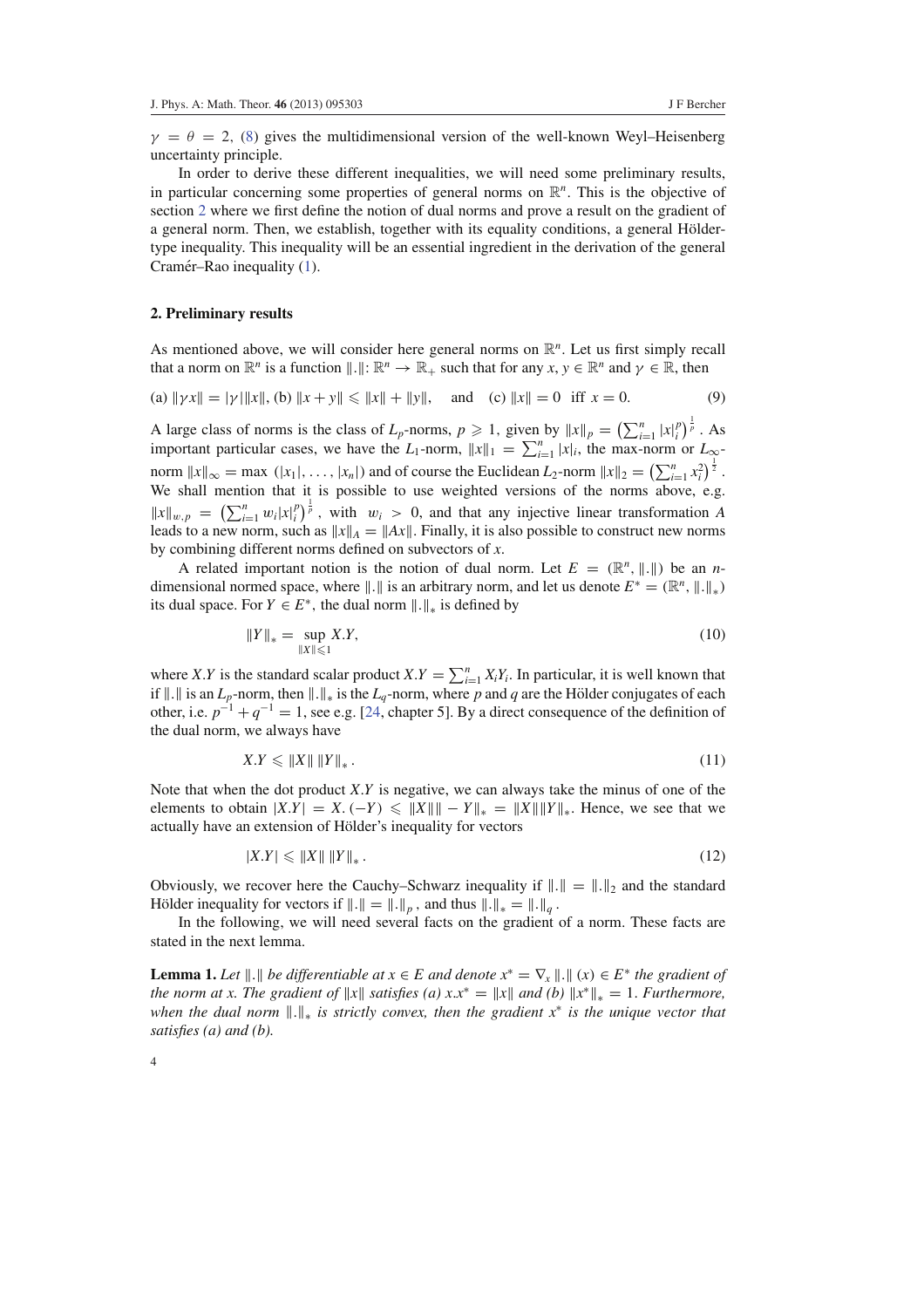**Proof.** We begin by equality (a). Let *x* and *v* be two vectors of *E* and  $\lambda$  be a real parameter. By the triangle inequality, we have  $||x + \lambda v|| \le ||x|| + \lambda ||v||$ , so that

$$
\lim_{\lambda \to 0} \frac{\|x + \lambda v\| - \|x\|}{\lambda} \le \|v\| \,.
$$
\n<sup>(13)</sup>

On the other hand, the chain rule for derivation  $\frac{d||Z||}{d\lambda} = \frac{dZ}{d\lambda} \cdot \nabla_Z ||Z||$ , with  $Z = x + \lambda v$ , gives

$$
\frac{d \|x + \lambda v\|}{d\lambda}\bigg|_{\lambda=0} = v.\nabla_x \|x\| \le \|v\|,
$$
\n(14)

where the right inequality follows from (13). Of course, taking  $v = x$  in (13) gives the equality sign, and (14) becomes  $x.\nabla_x ||x|| = ||x||$ , that is (a).

By (14), we also obtain that

$$
\nabla_x \|x\| \cdot \frac{v}{\|v\|} \leqslant 1,\tag{15}
$$

with equality, if  $v = x$ . Therefore, in the definition of the dual norm  $\|\nabla_x \|x\|_{\infty} =$  $\sup_{\|w\| \leq 1} w \cdot \nabla_x \|x\|$ , the supremum is equal to 1 and is attained for  $w = x/||x||$ . This proves (b).

In functional analysis, the existence of a solution to a system analogue to (a), (b) is granted by a consequence of the Hahn–Banach theorem, see e.g. the background material in [25]. In this context, the uniqueness of extension in the Hahn–Banach theorem, therefore the uniqueness of  $x^*$ , is guaranteed if the primal space  $E$  is smooth, which in turn is equivalent to the strict convexity of the dual norm [26, chapter 2]. In our setting, it is easy to check that we have uniqueness of the solution to the system (a), (b) provided that the dual norm is strictly convex. Indeed, if  $x_1^*$  and  $x_2^*$  are two solutions to (a), (b), then we have by (b)  $\frac{x}{\|x\|} \cdot (x_1^* + x_2^*) = 2$ . Accordingly, the dual norm  $||x_1^* + x_2^*||_* = \sup_{||w|| \leq 1} w \cdot (x_1^* + x_2^*)$  is necessarily greater than 2:  $||x_1^* + x_2^*||_* \ge 2$ . On the other hand, if the dual norm is strictly convex and using (a), we have  $||x_1^* + x_2^*||_* \le ||x_1^*||_* + ||x_2^*||_* = 2$ , with equality if and only if  $x_1^* = x_2^*$ . Combining the two inequalities, we see that the two solutions are necessarily equal. Finally, since we have already identified that the gradient of the norm satisfies (a), (b), we obtain the last item in the lemma.  $\Box$ 

The standard Hölder's inequality works for functions and relates the  $L_1$  norm of the product of two functions to the product of their  $L_p$  and  $L_q$  norms:  $||fg||_1 \le ||f||_p ||g||_q$ , with  $1 \leqslant p, q \leqslant \infty$  and  $1/p+1/q=1$ . For vectors and an arbitrary norm  $\|.\|$ , inequality (12) gives another kind of Hölder inequality (actually, this inequality is also true in a broader context, see e.g.  $[27]$ ). By combining these two inequalities, we obtain another Hölder-type inequality for vector-valued functions, which involves arbitrary norms. This inequality will be a key in the derivation of the new multidimensional Cramér–Rao inequality. It is given, with its equality condition, in the following lemma.

**Lemma 2.** Let  $E = (\mathbb{R}^n, \|\cdot\|)$  be an n-dimensional normed space and  $E^* = (\mathbb{R}^n, \|\cdot\|_*)$  be its *dual space. If X*(*t*) *and Y* (*t*) *are two functions taking values respectively in E and E*<sup>∗</sup> *, and if* w(*t*) *is a weight function, then*

$$
\left(\int \|X(t)\|^\alpha w(t) \, \mathrm{d}t\right)^{\frac{1}{\alpha}} \left(\int \|Y(t)\|_{*}^\beta w(t) \, \mathrm{d}t\right)^{\frac{1}{\beta}} \geq \int \left|X(t).Y(t)\right| w(t) \, \mathrm{d}t,\tag{16}
$$

$$
\geqslant \left| \int X(t) \cdot Y(t) w(t) \, \mathrm{d}t \right| \tag{17}
$$

with  $\alpha$  and  $\beta$  being Hölder conjugates of each other, i.e.  $\alpha^{-1} + \beta^{-1} = 1$ ,  $\alpha \geqslant 1$ . The equality *is obtained if*

$$
Y(t) = K||X(t)||^{\alpha - 1} \nabla_{X(t)} ||X(t)||,
$$
\n(18)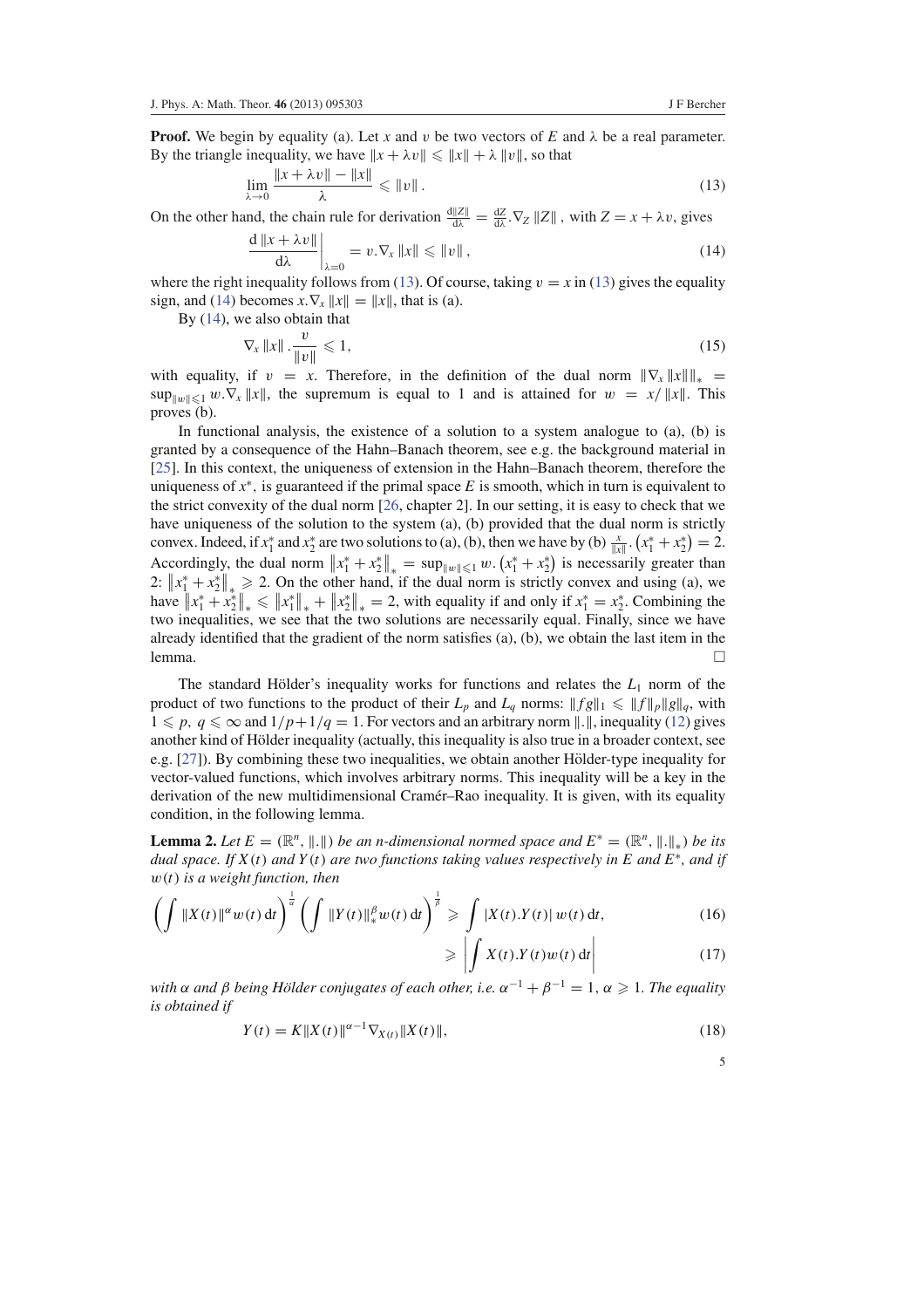*with*  $K \in \mathbb{R}$  *for inequality* (16) and with  $K \in \mathbb{R}_+$  *for the lower bound* (17). If the dual norm *is strictly convex, then the function Y* (*t*) *in (18) above is the unique function which saturates inequalities (16)–(17).*

**Proof.** By inequality (12), we have  $|X(t),Y(t)| \leq ||X(t)|| ||Y(t)||_*$ . Integrating this inequality with respect to *t*, we obtain

$$
\int |X(t).Y(t)| w(t) dt \leqslant \int \|X(t)\| \|Y(t)\|_* w(t) dt.
$$
\n(19)

Obviously, we always have

$$
\left| \int X(t) \cdot Y(t) \, w(t) \, \mathrm{d}t \right| \leqslant \int |X(t) \cdot Y(t)| \, w(t) \, \mathrm{d}t,\tag{20}
$$

with equality if  $X(t)$ . $Y(t) \ge 0$  everywhere. Then, it only remains to apply the standard Hölder inequality on the right-hand side of (19):

$$
\int \|X(t)\| \|Y(t)\|_* w(t) \, \mathrm{d}t \leq \left( \int \|X(t)\|^\alpha w(t) \, \mathrm{d}t \right)^{\frac{1}{\alpha}} \left( \int \|Y(t)\|_*^\beta w(t) \, \mathrm{d}t \right)^{\frac{1}{\beta}} \tag{21}
$$

to obtain (16). Inequality (17) is then followed by (20).

As far as the cases of equality are concerned, we know that in the Hölder inequality (21), the equality is obtained if and only if  $||Y(t)||_*^{\beta} = K||X(t)||^{\alpha}$ , with *K* being a positive constant. Using the fact that  $\alpha/\beta = \alpha - 1$ , the condition becomes  $||Y(t)||_* = K||X(t)||^{\alpha-1}$ . This condition implies that  $Y(t)$  must be of the form

$$
Y(t) = K \|X(t)\|^{a-1} u,
$$
\n(22)

where *u* is a vector of  $E^*$  with the unit norm:  $||u||_* = 1$ . By inequality (12) we see that the integrand on the left-hand side of (19) is always less or equal to the integrand on the right. Therefore, we will only obtain equality in (19) if the integrands are equal. Then if we plug (22) in inequality (12), we obtain the condition  $||X(t)||^{\alpha-1} |X(t).u| = ||X(t)||^{\alpha}$ , that is, finally  $|X(t) \cdot u| = ||X(t)||$ . Since we know by lemma 1 that  $v = \nabla_{X(t)} ||X(t)||$  is a unit vector that satisfies  $X(t)$ .  $v = ||X(t)||$ , and is unique if the dual norm is strictly convex, we see that  $u = \pm v = \pm \nabla_{X(t)} ||X(t)||$  and this concludes the proof of the first inequality. For equality to hold in the lower bound (17), the integrand must be positive, which in turn implies that  $X(t).u = \|X(t)\|$  and  $u = \nabla_{X(t)} \|X(t)\|$ .

## **3. The generalized Cramer–Rao inequality ´**

In this section, we first derive a main Cramer–Rao inequality for the estimation of a multidimensional parameter and introduce a generalized version of Fisher information. Next, we examine the particular case of a pair of escort distributions and then the case of a location parameter. Doing so, we obtain multidimensional versions of the *q*-Cramer–Rao inequality ´ and a Cramer–Rao inequality characterizing generalized  $q$ -Gaussian distributions.

#### *3.1. The main Cramer–Rao inequality for the estimation of a parameter ´*

The problem of estimation is to determine a function  $\hat{\theta}(x)$  in order to estimate an unknown parameter  $\theta$ . Let  $f(x; \theta)$  and  $g(x; \theta)$  be two probability density functions, with  $x \in X \subseteq \mathbb{R}^k$ and  $\theta$  be a parameter of these densities,  $\theta \in \mathbb{R}^n$ . An underlying idea in the statement of the new Cramér–Rao inequality is that it is possible to evaluate the moments of the error with respect to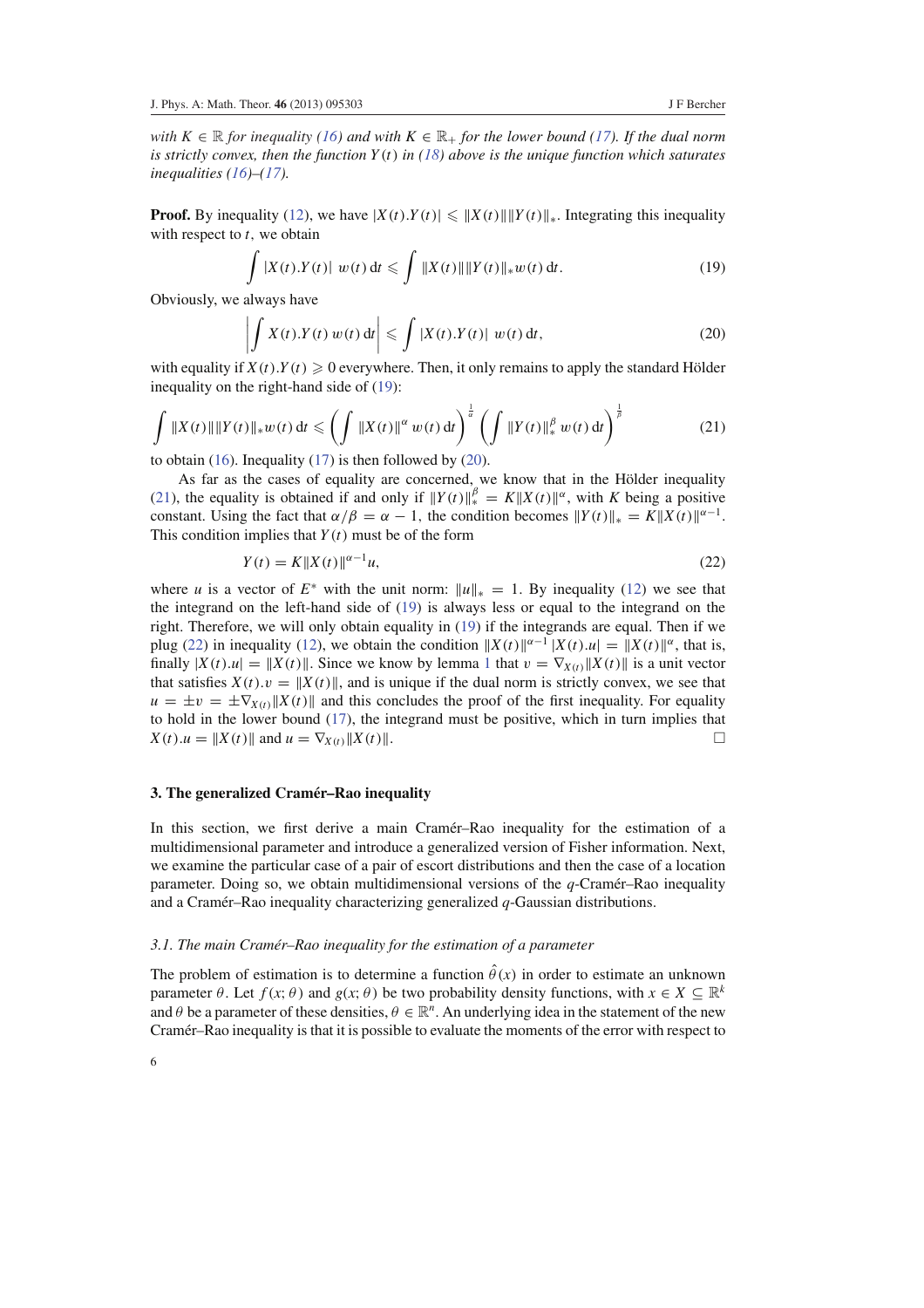different probability distributions. For instance, in the estimation setting the estimation error is  $\hat{\theta}(x) - \theta$ . The bias can be evaluated with respect to f according to

$$
B_f(\theta) = \int_X (\hat{\theta}(x) - \theta) f(x; \theta) dx = E_f[\hat{\theta}(x) - \theta],
$$
\n(23)

while a general moment of a norm of the error can be computed with respect to another distribution,  $g(x; \theta)$ , as in

$$
\mathcal{E}_{g}[\|\hat{\theta}(x) - \theta\|^{p}] = \int_{X} \|\hat{\theta}(x) - \theta\|^{p} g(x; \theta) dx.
$$
 (24)

The distributions  $f(x; \theta)$  and  $g(x, \theta)$  can be chosen arbitrarily and are not necessarily directly related. However,  $g(x; \theta)$  can be designed as a transformation of  $f(x; \theta)$  that highlights, or perhaps scores out, some characteristics of  $f(x; \theta)$ . Typically,  $g(x; \theta)$  can be a weighted version of  $f(x; \theta)$ , i.e.  $g(x; \theta) = h(x; \theta) f(x; \theta)$ . The distribution  $g(x; \theta)$  can also be a quantized version of  $f(x; \theta)$ , such as  $g(x; \theta) = [f(x; \theta)]$ , where [.] denotes the integer part. Another important special case is when  $g(x; \theta)$  is defined as the escort distribution of order *q* of  $f(x; \theta)$ , where *q* plays the role of a tuning parameter. We will see that this special case, which is particularly important in the context of nonextensive statistical physics, will lead to generalized *q*-Gaussians as the extremal functions. We are now in a position to state and prove an extended version of the Cramér–Rao inequality.

**Theorem 1.** Let  $f(x; \theta)$  be a multivariate probability density function defined over a subset  $X \subseteq \mathbb{R}^n$  and  $\theta \in \Theta \subseteq \mathbb{R}^k$  *be a parameter of the density. The set*  $\Theta$  *is equipped with a norm* k.k, *and the corresponding dual norm is denoted* k.k∗*. Let g*(*x*; θ ) *denote another probability density function also defined on*  $(X; \Theta)$ *. Assume that*  $f(x; \theta)$  *is a jointly measurable function of x and* θ, *is integrable with respect to x, is absolutely continuous with respect to* θ *and that the derivatives with respect to each component of* θ *are locally integrable. For any estimator*  $\theta(x)$  *of*  $\theta$ *, we have* 

$$
E_g[\|\hat{\theta}(x) - \theta\|^{\alpha}]^{\frac{1}{\alpha}} I_{\beta}[f|g; \theta]^{\frac{1}{\beta}} \geqslant |n + \nabla_{\theta}.B_f(\theta)| \tag{25}
$$

*with*  $\alpha$  *and*  $\beta$  *being Hölder conjugates of each other, i.e.*  $\alpha^{-1} + \beta^{-1} = 1$ ,  $\alpha \geq 1$ *, and where the* (β, *g*)*-Fisher information*

$$
I_{\beta}[f|g; \theta] = \int_{X} \left\| \frac{\nabla_{\theta} f(x; \theta)}{g(x; \theta)} \right\|_{*}^{\beta} g(x; \theta) dx
$$
 (26)

*is the generalized Fisher information of order* β *on the parameter* θ *contained in the distribution f and taken with respect to g. The equality case is obtained if*

$$
\frac{\nabla_{\theta} f(x;\theta)}{g(x;\theta)} = K \|\hat{\theta}(x) - \theta\|^{\alpha - 1} \nabla_{\hat{\theta}(x) - \theta} \|\hat{\theta}(x) - \theta\|,
$$
\n(27)

*with*  $K > 0$ .

**Proof.** The bias in (23) is an *n*-dimensional vector. Let us consider its divergence with respect to variations of  $\theta$ :

$$
\operatorname{div} B_f(\theta) = \nabla_{\theta} \cdot B_f(\theta). \tag{28}
$$

The regularity conditions in the statement of the theorem enable us to interchange integration with respect to *x* and differentiation with respect to  $\theta$ , and

$$
\nabla_{\theta} \cdot B_f(\theta) = \int_X \nabla_{\theta} \cdot (\hat{\theta}(x) - \theta) f(x; \theta) dx + \int_X \nabla_{\theta} f(x; \theta) \cdot (\hat{\theta}(x) - \theta) dx.
$$
 (29)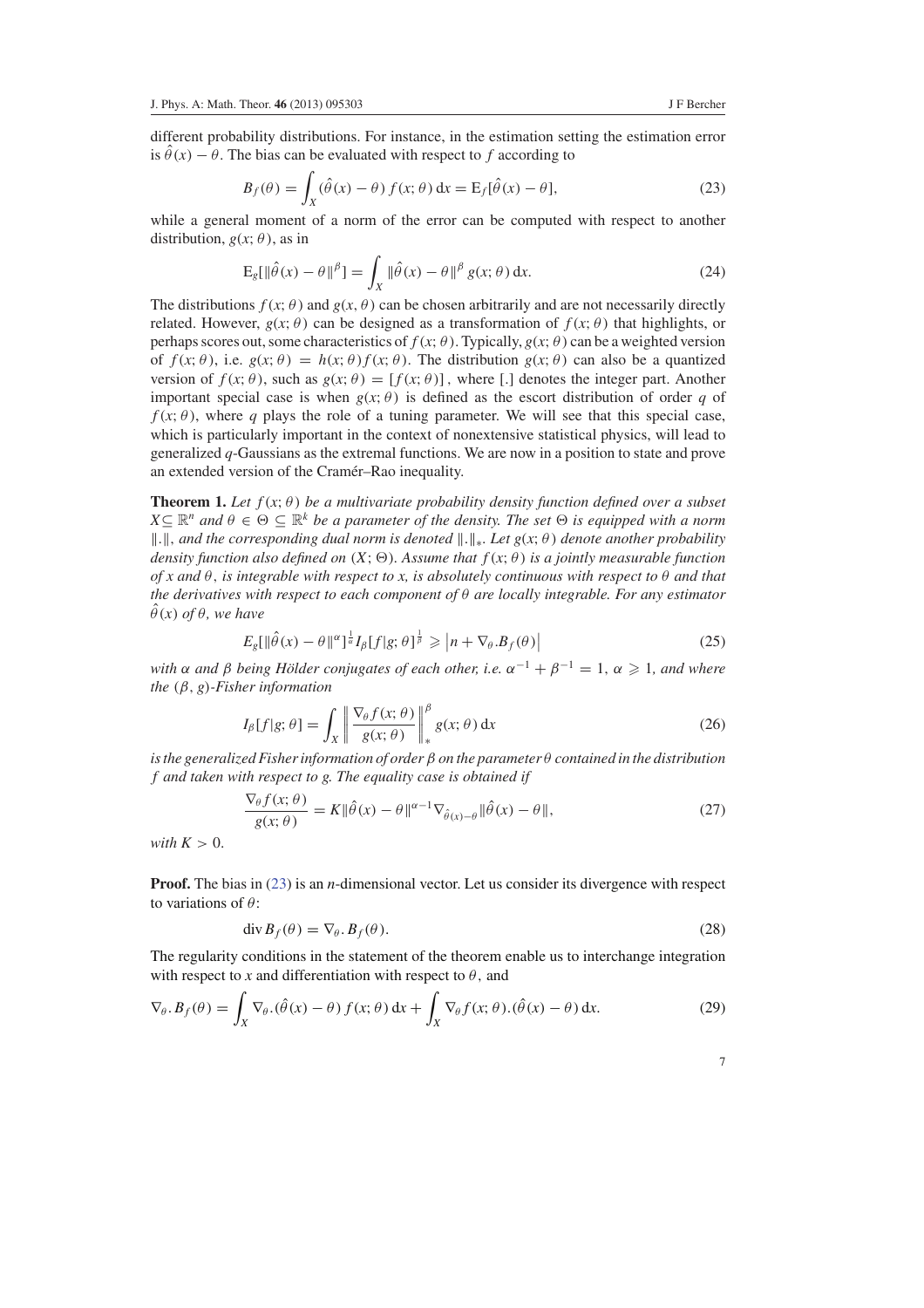In the first term on the right, we have  $\nabla_{\theta}.\theta = n$ , and the integral reduces to  $-n \int_X f(x;\theta) dx =$  $-n$ , since  $f(x; \theta)$  is a probability density on *X*. The second term can be rearranged so as to obtain an integration with respect to the density  $g(x; \theta)$ , assuming that the derivatives with respect to each component of  $\theta$  are absolutely continuous with respect to  $g(x; \theta)$ , i.e.  $g(x; \theta) \gg \nabla_{\theta} f(x; \theta)$ . This gives

$$
n + \nabla_{\theta} \cdot B_f(\theta) = \int_X \frac{\nabla_{\theta} f(x; \theta)}{g(x; \theta)} \cdot (\hat{\theta}(x) - \theta) g(x; \theta) dx.
$$
 (30)

Now, it only remains to apply the generalized Hölder-type inequality (17) in lemma 2 to the integral on the right side, with  $X(x) = \hat{\theta}(x) - \theta$ ,  $Y(x) = \frac{\nabla_{\theta} f(x; \theta)}{g(x; \theta)}$ , and  $w(x) = g(x; \theta)$ . This yields in all generality

$$
\left(\int_X \|\hat{\theta}(x) - \theta\|^{\alpha} g(x;\theta) dx\right)^{\frac{1}{\alpha}} \left(\int_X \left\|\frac{\nabla_{\theta} f(x;\theta)}{g(x;\theta)}\right\|_{*}^{\beta} g(x;\theta) dx\right)^{\frac{1}{\beta}} \geqslant |n + \nabla_{\theta}.B_f(\theta)|\tag{31}
$$

which is (25). By lemma 2 again, we know that the case of equality occurs if  $Y(t)$  =  $K||X(t)||^{\alpha-1}\nabla_{X(t)}||X(t)||$ ,  $K > 0$ , which gives (27).

# *3.2. Main consequences of the general result*

*3.2.1.* Case of a *q-escort distribution.* Let  $f(x; \theta)$  and  $g(x; \theta)$  be a pair of *q-escort* distributions linked by

$$
f(x; \theta) = \frac{g(x; \theta)^q}{M_q [g; \theta]} \quad \text{and} \quad g(x; \theta) = \frac{f(x; \theta)^{\bar{q}}}{M_{\bar{q}} [f; \theta]},
$$
(32)

with  $q > 0$ ,  $\bar{q} = 1/q$ , and the information generating function  $M_q$  [g;  $\theta$ ] defined by

$$
M_q[g; \theta] = \int_X g(x; \theta) dx.
$$
 (33)

As usual, we will denote by  $E_q$  [.] the *q*-expectation, which is the expectation taken with respect to an escort distribution of order *q*. Here we see that the expectation with respect to  $f(x; \theta)$  is also the *q*-expectation with respect to  $g(x; \theta)$ . Let us also recall that the inverse function of the deformed *q*-exponential  $(7)$ , the so-called *q*-logarithm, is defined by

$$
\ln_q(x) := \frac{x^{1-q} - 1}{1-q}.\tag{34}
$$

With these notations, we have the following corollary of the general Cramer–Rao inequality.

**Corollary 1.** *For the pair of escort distributions (32), the equivalent Cramer–Rao inequalities ´*

$$
E[\|\hat{\theta}(x) - \theta\|^{\alpha}]^{\frac{1}{\alpha}} I_{\beta,q} [f|g; \theta]^{\frac{1}{\beta}} \geqslant |n + \nabla_{\theta}. E_q[\hat{\theta}(x) - \theta]| \tag{35}
$$

$$
E_{\tilde{q}}[\|\hat{\theta}(x) - \theta\|^{\alpha}]^{\frac{1}{\alpha}} I_{\beta,q}[f|g;\theta]^{\frac{1}{\beta}} \geq \left|n + \nabla_{\theta}.E[\hat{\theta}(x) - \theta]\right|,
$$
\n(36)

*hold, where the generalized (*β, *q)-Fisher information is given by*

$$
I_{\beta,q}[f|g;\theta] = \frac{1}{M_q[g;\theta]^{\beta}} E\left[g(x;\theta)^{\beta(q-1)} \left\|\nabla_{\theta}\ln\frac{g(x;\theta)^q}{M_q[g;\theta]}\right\|_{*}^{\beta}\right]
$$
(37)

$$
= M_{\bar{q}}[f; \theta]^{\beta} E_{\bar{q}}[f(x; \theta)^{\beta(1-\bar{q})} \| \nabla_{\theta} \ln f(x; \theta) \|_{*}^{\beta}], \qquad (38)
$$

*and where the equality occurs if*

$$
\nabla_{\theta} \ln_{\tilde{q}} f(x; \theta) = K \| \hat{\theta}(x) - \theta \|^{ \alpha - 1} \nabla_{\hat{\theta}(x) - \theta} \| \hat{\theta}(x) - \theta \|,
$$
\n(39)

*with*  $K > 0$ .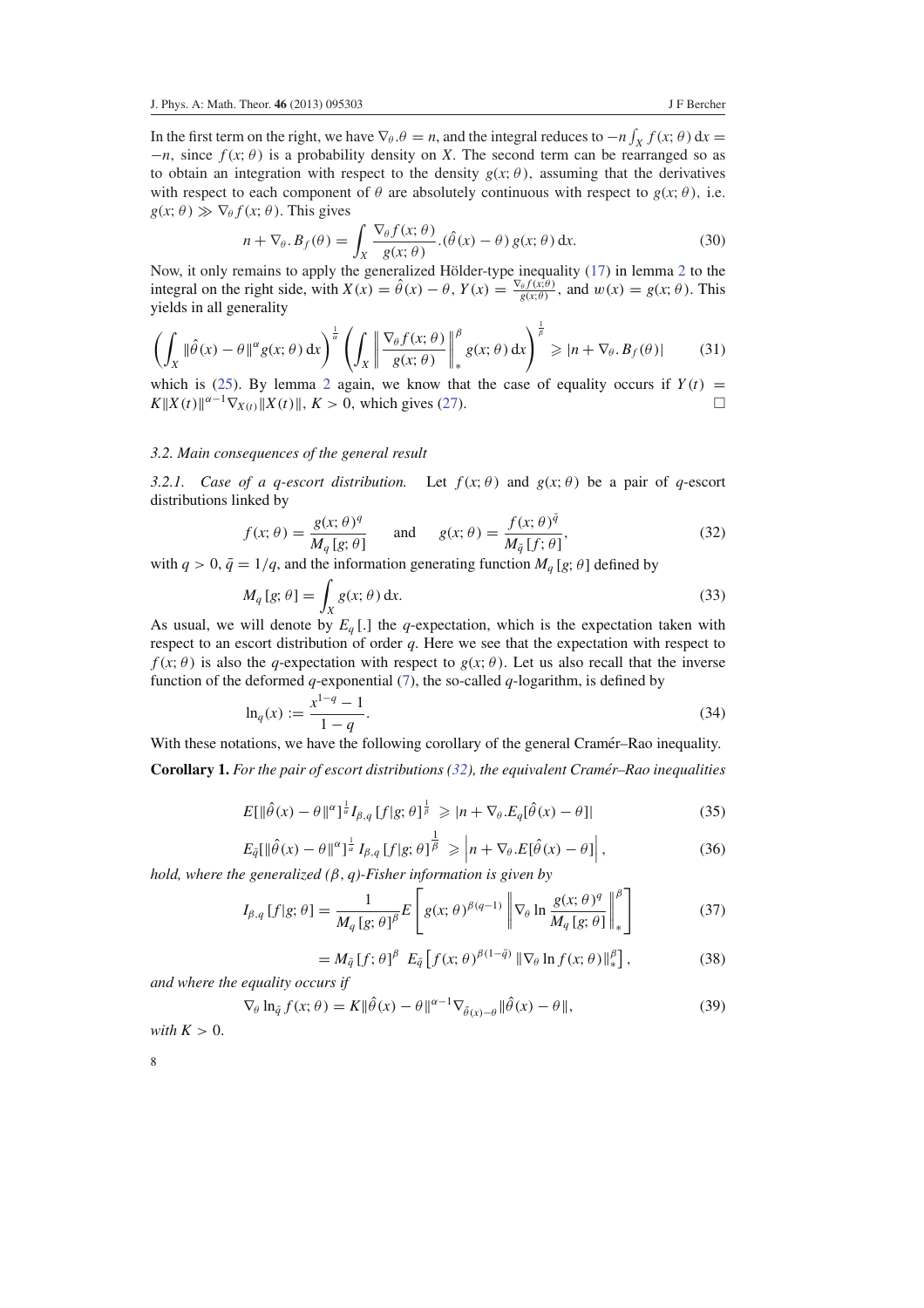**Proof.** The Cramer–Rao inequalities (35) and (36) directly follow from the general Cramer– Rao inequality (25), relations (32) between  $f(x; \theta)$  and  $g(x; \theta)$ , and the notation of *q*-expectations. The expressions of the generalized  $(\beta, q)$ -Fisher information also follow by direct calculation. Finally, the equality condition yields

$$
f(x; \theta)^{(1-\tilde{q})} \nabla_{\theta} \ln f(x; \theta) = K \|\hat{\theta}(x) - \theta\|^{1-\alpha} \nabla_{\hat{\theta}(x) - \theta} \|\hat{\theta}(x) - \theta\|.
$$
 (40)

Noticing that the term on the left is nothing but the gradient of the deformed *q*-logarithm,  $f(x; \theta)^{(1-\bar{q})}\nabla_{\theta} \ln f(x; \theta) = \nabla_{\theta} \ln_{\bar{q}} f(x; \theta)$ , we immediately obtain (39).

*3.2.2. Case of a translation family.* In the particular case of a translation parameter, the generalized Cramér–Rao inequality induces a new class of inequalities.

Let  $\theta \in \mathbb{R}^n$  be a location parameter,  $x \in X \subseteq \mathbb{R}^n$ , and define the family of density  $f(x; \theta) = f(x - \theta)$  by  $f(x; \theta)$ . In this case, we have  $\nabla_{\theta} f(x; \theta) = -\nabla_x f(x - \theta)$ , provided that *f* is differentiable at  $x - \theta$ , and the Fisher information becomes a characteristic of the information in the distribution. If *X* is a bounded subset, then we will assume that  $f(x)$  vanishes and is differentiable on the boundary ∂*X*. (Otherwise, the Fisher information defined for the function extended to  $\mathbb{R}^n$  is not defined.)

Let us denote by  $\mu_f$  the mean of  $f(x)$ . We immediately obtain that the mean of  $f(x; \theta)$  is  $(\mu_f + \theta)$ , so that an unbiased estimator of  $\theta$  could be  $\hat{\theta}(x) = x - \mu_f$ . If we choose  $\hat{\theta}(x) = x$ , then the estimator will be biased,  $B_f(\theta) = E_q[\hat{\theta}(x) - \theta] = \mu_f$ , but independent of  $\theta$ , so that the gradient of the bias with respect to  $\theta$  is zero. Under these conditions, the generalized Cramér–Rao inequality becomes

$$
\left(\int \|x-\theta\|^{\alpha} g(x;\theta) dx\right)^{\frac{1}{\alpha}} \left(\int \left\|\frac{\nabla_x f(x-\theta)}{g(x;\theta)}\right\|_{*}^{\beta} g(x;\theta) dx\right)^{\frac{1}{\beta}} \geq n. \tag{41}
$$

Furthermore, we can also choose  $\theta = 0$ , and obtain, as a corollary, the following interesting functional inequality.

**Corollary 2.** Let  $f(x)$  and  $g(x)$  be two multivariate probability density functions defined over *a subset X of* R *n . Assume that f*(*x*) *is a measurable differentiable function of x, which vanishes and is differentiable on the boundary*  $\partial X$ , that  $\nabla_x f(x)$  *is absolutely continuous with respect to g*(*x*) *and finally that the involved integrals exist and are finite. Then, the following inequality holds:*

$$
\left(\int_X \|x\|^\alpha g(x) \, \mathrm{d}x\right)^{\frac{1}{\alpha}} \left(\int_X \left\|\frac{\nabla_x f(x)}{g(x)}\right\|_\ast^\beta g(x) \, \mathrm{d}x\right)^{\frac{1}{\beta}} \geqslant n,\tag{42}
$$

*with equality if (and only if when the dual norm is strictly convex)*

$$
\nabla_x f(x) = -K g(x) \|x\|^{\alpha - 1} \nabla_x \|x\|,\tag{43}
$$

*with*  $K > 0$ .

As an elementary application, let us consider the univariate case, with  $X =$ [0, 1]. Let us take for  $g(x)$  the uniform distribution on the interval. Finally, let us choose for  $f(x)$  a  $\beta$ -distribution:  $f(x) = x^{a-1}(1-x)^{b-1}/B(a, b)$ , with  $B(a, b)$ being the *β*-function. Firstly, we obviously have  $\int_0^1 |x|^\alpha dx = 1$ . Secondly,  $f'(x) =$  $((a-1)x^{a-2}(1-x)^{b-1} + (b-1)x^{a-1}(1-x)^{b-2})$ , so that the inequality is

$$
\left(\int_0^1 \left| (a-1)x^{a-2} (1-x)^{b-1} + (b-1)x^{a-1} (1-x)^{b-2} \right|^{\beta} dx \right)^{\frac{1}{\beta}} \ge B(a, b). \tag{44}
$$

Taking now  $\beta = 1$  and  $a > 1$ ,  $b > 1$ , we obtain the following inequality for  $\beta$ -functions:

$$
(a-1)B(a-1,b) + (b-1)B(a,b-1) \ge B(a,b).
$$
 (45)

| ٧              |
|----------------|
|                |
|                |
|                |
| ۰.<br>۰.<br>۰, |
| ٧              |
|                |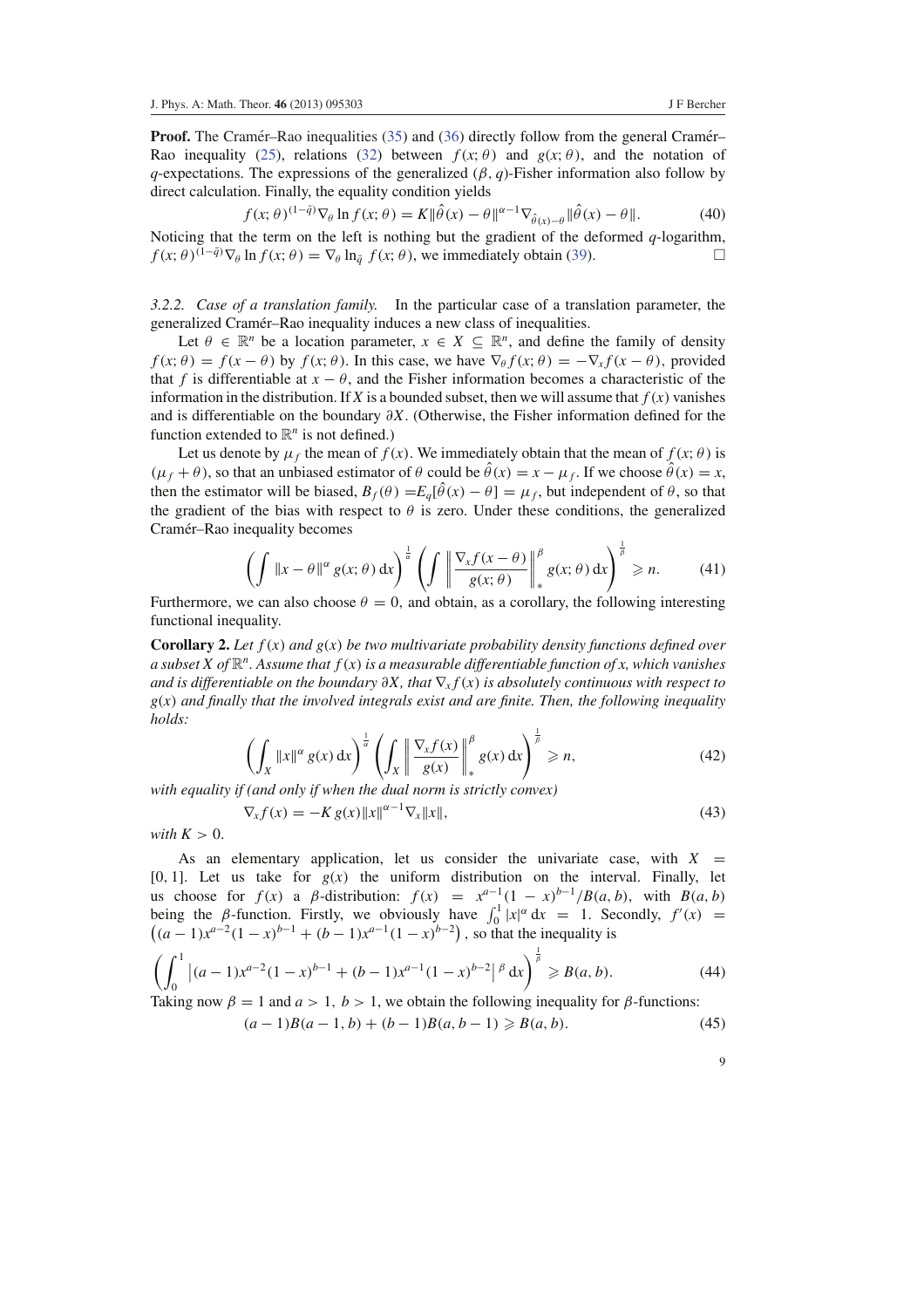*3.2.3. Case of a location parameter within a pair of escort distributions.* By combining the two aspects presented above, namely the case of a pair of escort distributions and the case of a location parameter, we will obtain a new Cramér–Rao inequality saturated by multivariate generalized *q*-Gaussians. This provides a new information theoretic characterization of generalized *q*-Gaussian and extends our previous results to the multivariate case and arbitrary norms. As in corollary 1, we use a pair of *q*-escort distributions:

$$
f(x) = \frac{g(x)^{q}}{M_{q}[g]} \quad \text{and} \quad g(x) = \frac{f(x)^{\bar{q}}}{M_{\bar{q}}[f]},
$$
 (46)

with  $\bar{q} = 1/q$ , and we denote by *E* [.] the standard expectation with respect to *g*(*x*), and by  $E_{\bar{q}}$ [.] the  $\bar{q}$ -expectation with respect to  $f(x)$ , which is simply the standard expectation taken with respect to the escort  $f(x)^{\bar{q}}/M_{\bar{q}}[f]$ . In the statement of the following corollary, we will use the deformed exponential and logarithm defined in  $(7)$ ,  $(34)$ . We will also use the notation  $q_* = 2 - q$  that changes the quantities  $(1 - q_*)$  into  $(q - 1)$ .

**Corollary 3.** Let  $g(x)$  be a multivariate probability density function defined over a subset  $X \subseteq \mathbb{R}^n$ . Assume that  $g(x)$  is a measurable differentiable function of x, which vanishes and is *differentiable on the boundary* ∂*X, and finally that the involved integrals exist and are finite. Then, for the pair of escort distributions (46), the following q-Cramer–Rao inequality holds: ´*

$$
m_{\alpha}[g]^{\frac{1}{\alpha}} I_{\beta,q}[g]^{\frac{1}{\beta}} \geqslant n,\tag{47}
$$

*with*

$$
\begin{cases}\n m_{\alpha}[g] &= E[\|x\|^{\alpha}]\n \bar{I}_{\beta,q}[g] = (q/M_q[g])^{\beta} E[g(x)^{\beta(q-1)} \| \nabla_x \ln g(x) \|_*^{\beta}],\n \end{cases} \tag{48}
$$
\n
$$
= (q/M_q[g])^{\beta} E[\| \nabla_x \ln_{q*} g(x) \|_*^{\beta}]
$$

*where*  $\alpha$  *and*  $\beta$  *are Hölder conjugates of each other, i.e.*  $\alpha^{-1} + \beta^{-1} = 1$ ,  $\alpha \geq 1$ *, and where*  $I_{\beta,q}$  [*g*] *denotes the generalized* ( $\beta$ , *q*)-*Fisher information.* 

*In terms of*  $\bar{q}$ *-expectations with respect to*  $f(x)$ *, it can also be written as* 

1

$$
m_{\alpha,\bar{q}}[f]^{\frac{1}{\alpha}}\bar{I}_{\beta,q}[f]^{\frac{1}{\beta}} \geqslant n \tag{49}
$$

*with*

$$
\begin{cases}\n m_{\alpha,\bar{q}}[f] = E_{\bar{q}}[\|x\|^{\alpha}] \\
\bar{I}_{\beta,q}[f] = M_{\bar{q}}[f]^{\beta} E_{\bar{q}}[f(x)^{\beta(1-\bar{q})} \| \nabla_x \ln f(x) \|_{*}^{\beta}]. \\
= M_{\bar{q}}[f]^{\beta} E_{\bar{q}}[\| \nabla_x \ln_{\bar{q}} f(x) \|_{*}^{\beta}]\n\end{cases} (50)
$$

*In both cases, the equality occurs if*

 $1 -$ 

$$
f(x) \propto \exp_{\bar{q}}(-\gamma ||x||^{\alpha}), \text{ or equivalently } g(x) \propto \exp_{q_*}(-\gamma ||x||^{\alpha}), \text{ with } \gamma > 0.
$$
 (51)

*If the dual norm is strictly convex, then this generalized q-Gaussian is the unique probability density function that achieves the equality in the extended Cramer–Rao inequalities. ´*

**Proof.** As indicated above, the result is a direct consequence of theorem 1 in the case of a pair of escort distributions and of the estimation of a location parameter, with  $\hat{\theta}(x) = x$  and  $\theta = 0$ . Using (46), the condition for equality (43) becomes

$$
g(x)^{q-1} \nabla_x g(x) = -K \|x\|^{\alpha-1} \nabla_x \|x\| g(x).
$$
 (52)

From this equation, we see that  $g(x)$  will only be a function of the norm of x, and therefore will be radially symmetric. Furthermore, we see that the gradient of  $g(x)$  behaves as the negative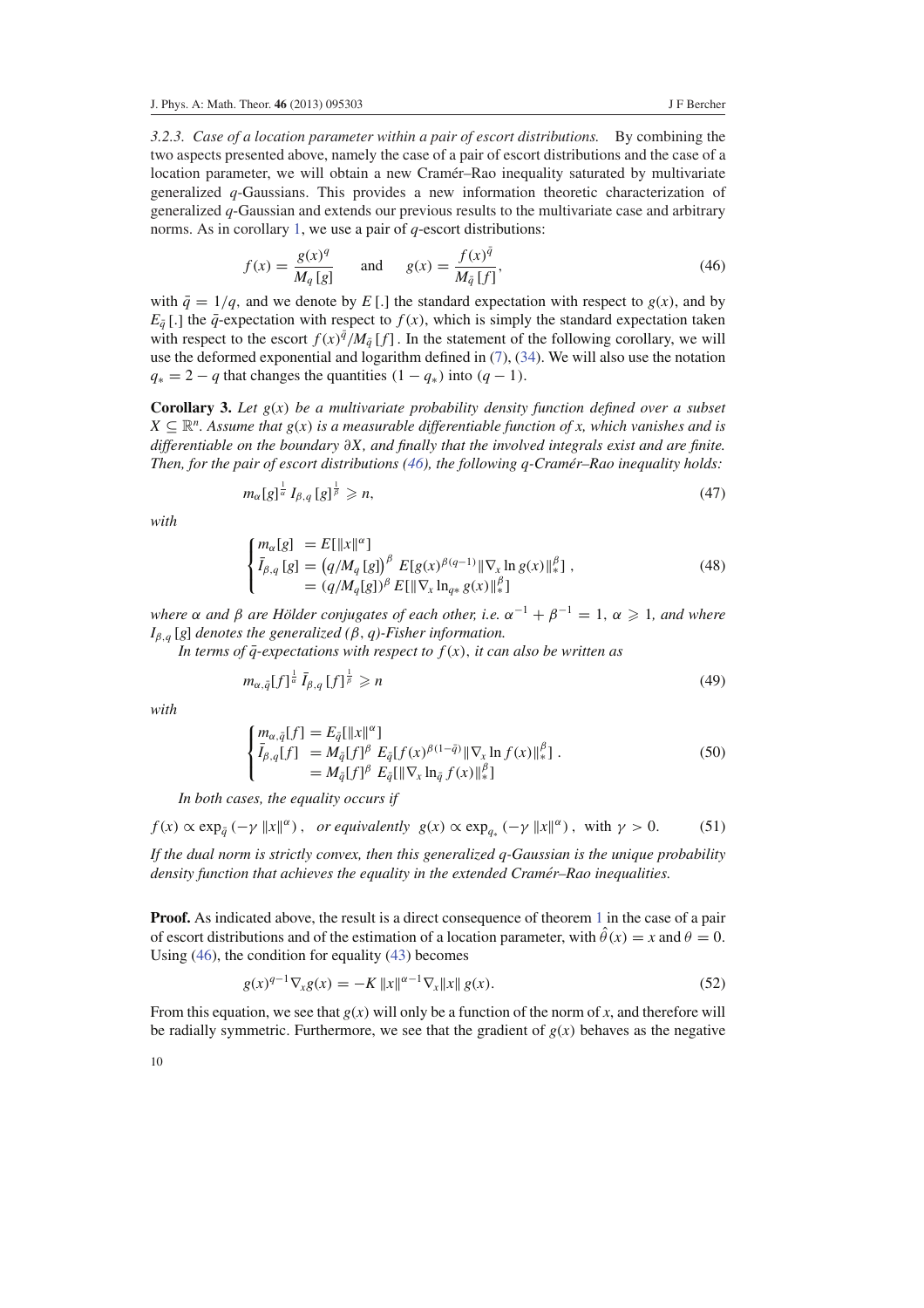of the gradient of  $||x||$ . This means that  $g(x)$ , which is a function of  $||x||$ , is non-increasing with  $||x||$ .

For  $g(x) \neq 0$ , the equality condition can be written as

$$
g(x)^{q-2} \nabla_x g(x) = \frac{1}{q-1} \nabla_x g(x)^{q-1} = -\frac{K}{\alpha} \nabla_x ||x||^{\alpha},
$$
\n(53)

which, after integration of the two sides, gives

$$
g(x)^{q-1} = -\frac{K}{\alpha}(q-1)\|x\|^{\alpha} + C,
$$
\n(54)

where *C* is a constant of integration. Since  $g(x)$  is a probability density function, the solution is restricted to the domain where the right-hand side is non-negative, and  $g(x) = 0$  elsewhere. In particular, when *C* is negative, we see that  $g(x)$  vanishes around the origin and presents a singularity at  $||x|| = C\alpha/K(q-1)$ . Since we assumed  $g(x)$  differentiable everywhere, this solution must be discarded.

Therefore, the constant of integration *C* must be positive, and

$$
g(x) \propto \left(1 - \frac{K}{C\alpha}(q-1)\|x\|^{\alpha}\right)^{\frac{1}{q-1}} \propto \exp_{q_*}(-\gamma \|x\|^{\alpha})
$$
\n(55)

which is (51). The expression of  $f(x)$  simply follows from the fact that  $f(x)$  is the escort distribution of  $g(x)$ .

#### **4. Another Cramer–Rao inequality saturated by generalized Gaussians ´**

We now turn to another Cramer–Rao-type inequality, which involves a variant  $\phi_{\beta,q}[q]$  of the generalized Fisher information  $I_{\beta,q}$  [*g*] above, and which is also saturated by generalized *q*-Gaussian distributions. However, this inequality is less directly related to estimation results than inequality (47) which is just a special case of the general Cramér–Rao inequality. The monodimensional version of this inequality has been established by [17] and extended to the multidimensional case in  $[18]$  and  $[22]$  in the case of a Euclidean norm. Actually, the inequality can readily be stated and proved for a general norm.

**Theorem 2.** *For n*  $\geq$  1,  $\beta$  *and*  $\alpha$  *Hölder conjugates of each other,*  $\alpha$  > 1, *and*  $q$  >  $\max\{(n-1)/n, n/(n+\alpha)\}\$ ; then for any probability density g on  $\mathbb{R}^n$ , supposed continuously *differentiable and such that the involved information measures are finite,*

$$
m_{\alpha} [g]^{\frac{1}{\alpha}} \phi_{\beta,q} [g]^{\frac{1}{\beta\lambda}} \geqslant m_{\alpha} [G]^{\frac{1}{\alpha}} \phi_{\beta,q} [G]^{\frac{1}{\beta\lambda}}, \qquad (56)
$$

*with*  $\lambda = n(q - 1) + 1$  *and where the general Fisher information is given by* 

$$
\phi_{\beta,q}[g] = \left(M_q[g]/q\right)^{\beta} I_{\beta,q}[g] = E\left[g(x)^{\beta(q-1)} \left\|\nabla_x \ln g(x)\right\|_{*}^{\beta}\right],\tag{57}
$$

*and where the equality holds iff g is a generalized Gaussian*  $g = G_{\gamma}$ *.* 

For the proof of this inequality, we will use two general inequalities relating the moment  $m_{\alpha}$  [*g*], the generalized Fisher information  $\phi_{\beta,q}$  [*g*] and the information generating function  $M_q[g] = \int g(x)^q dx$ . We will also use the notation  $N_q[g] = M_q[g]^{\frac{1}{1-q}}$ , which is sometimes known as the 'Rényi entropy power'. In the theorem above as well as in the lemma below,  $\phi_{\beta,q}[G]$ ,  $m_{\alpha}[G]$  and  $N_q[G]$  are the values taken by the Fisher information, the moment of order  $\alpha$  and the entropy power when the probability density *g* is the generalized *q*-Gaussian *G*. The exact expressions of these quantities are given in appendix A of  $[22]$ , taking into account footnote 1 on page 3.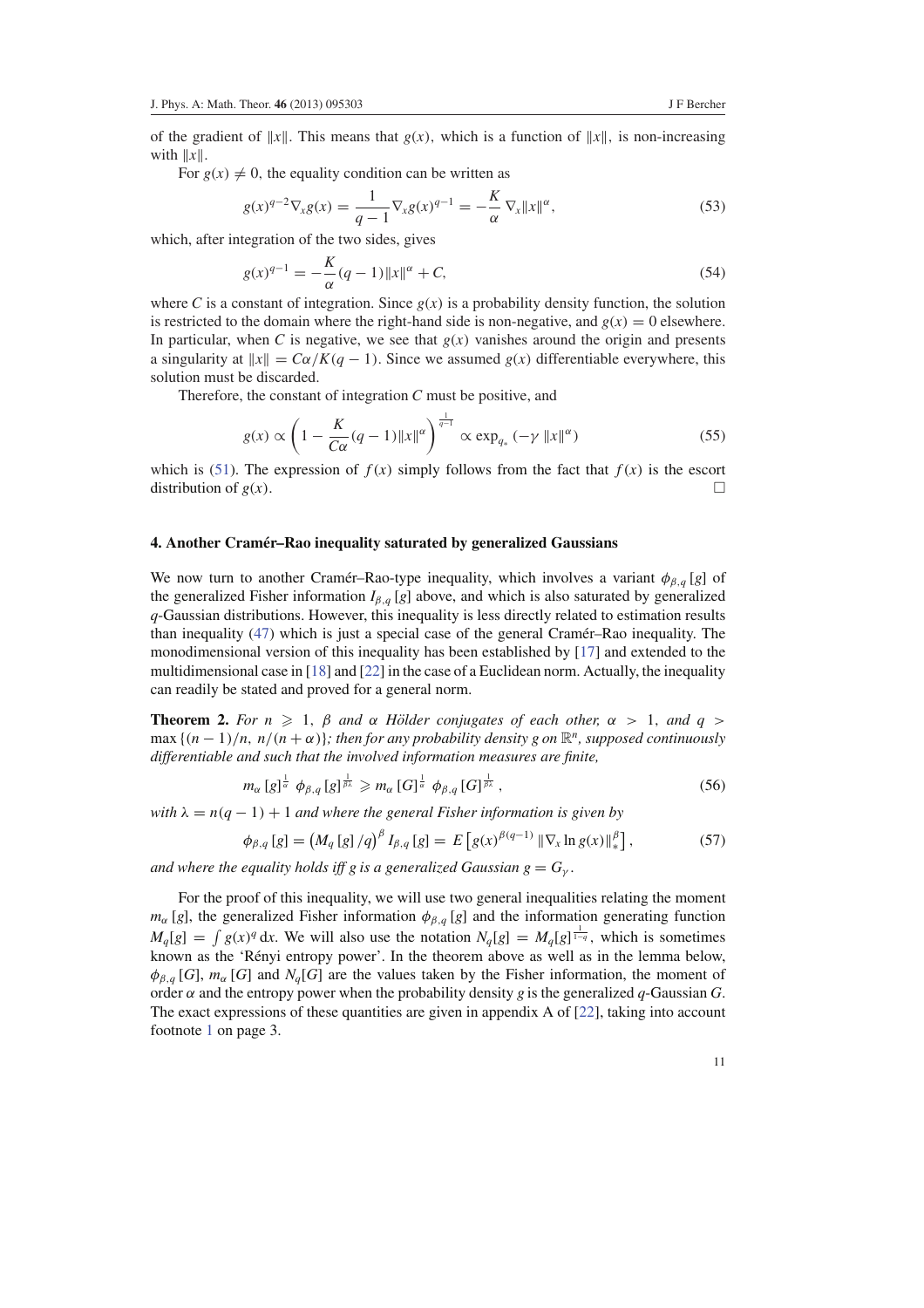**Lemma 3.** *For n*  $\geq 1$ ,  $\alpha \in (0, \infty)$ ,  $q > n/(n+\alpha)$ , *and if g is a probability density on random*  $\alpha$  *vectors of*  $\mathbb{R}^n$  *with*  $m_\alpha[g] = E[\Vert x \Vert^\alpha] < \infty$ ,  $N_q[g] < \infty$ , then

$$
\frac{m_{\alpha}[g]^{\frac{1}{\alpha}}}{N_q[g]^{\frac{1}{n}}} \geqslant \frac{m_{\alpha}[G]^{\frac{1}{\alpha}}}{N_q[G]^{\frac{1}{n}}},\tag{58}
$$

*with equality if and only if g is a generalized Gaussian.*

**Proof.** Inequality (58) has been stated and proved in [28] in the case of a Euclidean norm. We simply note here that the proof in [28] works as well in the case of a general norm.  $\Box$ 

We will also use a generalized Stam inequality derived from a general sharp Gagliardo– Nirenberg inequality proved in the remarkable paper of Cordero *et al* [10].

**Lemma 4.** *For n*  $\geq 1$ ,  $\beta$  *and*  $\alpha$  *are the Hölder conjugates of each other,*  $\alpha > 1$ , *and*  $q > \max\{(n-1)/n, n/(n+\alpha)\}$ ; then for any probability density on  $\mathbb{R}^n$ , supposed *continuously differentiable, the following generalized Stam inequality holds:*

$$
\phi_{\beta,q}[g]^{\frac{1}{\beta_{\lambda}}} N_q[g]^{\frac{1}{n}} \geq \phi_{\beta,q}[G]^{\frac{1}{\beta_{\lambda}}} N_q[G]^{\frac{1}{n}},
$$
\n(59)

*with*  $\lambda = n(q - 1) + 1$  *and with equality if and only if g is any generalized q-Gaussian (6).* 

**Proof.** In our notations, the sharp Gagliardo–Nirenberg inequality [10, equation (34) p 320], with  $a > 1$  and  $\|\nabla u\|_{\beta} = (\int \|\nabla u\|_{*}^{\beta} dx)^{\frac{1}{\beta}}$ , is

$$
\frac{\|\nabla u\|_{\beta} \|u\|_{a(\beta-1)+1}^{\frac{1}{\theta}-1}}{\|u\|_{a\beta}^{\frac{1}{\theta}}}\geq K,
$$
\n(60)

where  $K$  is a sharp constant which is attained if and only if  $u$  is a generalized Gaussian with exponent  $1/(1 - a)$ , and where  $\theta$  is given by  $\theta = n(a - 1)/a(n\beta - a\beta + 1 - a)(n - \beta)$ . The idea is to take  $u = g^t$ , with *g* being a probability density function, with  $a\beta t = 1$ , and to note  $q = [a(\beta - 1) + 1]t$ . With these notations, we obtain that  $\beta t = \beta(q - 1) + 1$ , and (60) becomes

$$
\phi_{\beta,q}[g]^{\frac{1}{\beta}} N_q[g]^{\frac{(\theta-1)(1-q)t}{\theta q}} \geqslant K. \tag{61}
$$

Simplifying the expression of  $\theta$  and the exponent in (61), we finally obtain, with  $q < 1$ , the generalized Stam inequality (59), with equality if and only if *g* is any generalized *q*-Gaussian (6). Actually, this generalized Stam inequality is also valid in the case  $q > 1$ , as it can be checked from the results of [10] using similar steps as above. The conditions on *q* simply ensure the existence of the information measures for the generalized Gaussian.  $\Box$ 

We end with the proof of theorem 2, which is now an easy task.

**Proof.** The Cramér–Rao inequality (47) can also be written as 1

$$
m_{\alpha}[g]^{\frac{1}{\alpha}} \frac{\phi_{\beta,q}[g]^{\overline{\beta}}}{\frac{n}{q}M_q[g]} \geqslant 1. \tag{62}
$$

Eliminating  $M<sub>q</sub>[g]$  between this inequality and the moment–entropy inequality (58) with  $q > 1$ , we arrive at (56). Similarly, in the case  $q < 1$ , the elimination of  $M_q[q]$  between the extended  $q$ -Cramér–Rao inequality for a location parameter  $(62)$  and the generalized Stam inequality (59) also leads to (56). The case of equality directly follows from the cases of equality in the initial inequalities. Alternatively, we can observe that (56) also follows at once by the combination of (58) and (59).  $\Box$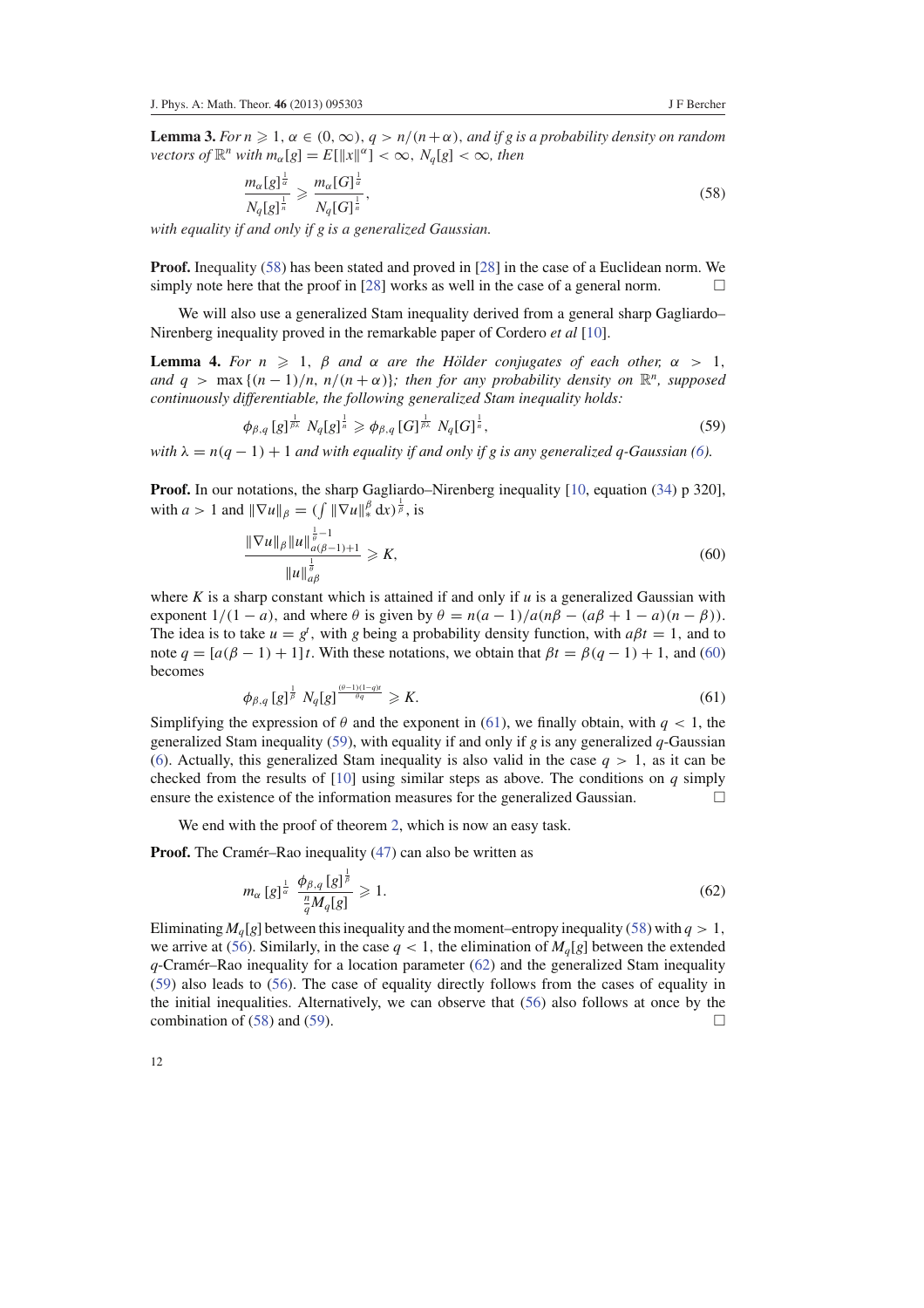#### **5. Uncertainty relations associated with the** *q***-Cramer–Rao inequalities ´**

It is known that the Weyl–Heisenberg uncertainty principle in statistical physics corresponds to the standard Cramer–Rao inequality for the location parameter, see e.g. [ $29$ ]. Following this idea, we derive new uncertainty relations from the extended Cramer–Rao inequalities. These ´ uncertainty relations involve escort mean values and are saturated by generalized Gaussians. These uncertainty relations thus give a way to measure the uncertainty not only with respect to the original wavefunction, but also with respect to an escort-deformed version of the associated probability density. Of course, the standard Weyl–Heisenberg uncertainty inequality is recovered in the case  $q = 1$ .

Let us recall that the uncertainty principle originates in Heisenberg's work and is stated in Weyl's book [30, p 77], who credits Pauli. It indicates that if *x* and  $\xi$  are the dual Fourier variables (e.g. position and momentum), then the less the uncertainty in  $x$ , the greater in  $\xi$  and conversely:

$$
E[|x|^2]E[|\xi|^2] \geqslant \frac{1}{16\pi^2},\tag{63}
$$

with equality if and only if the probability density of  $x$  is a Gaussian density. Many improvements and variations on this inequality have been given; see for instance the review [31]. Interesting, but not well-known, moment inequalities have been given in [32, 33]. Similar formulations are obtained below. Other entropic uncertainty relations have been stated by Hirshman [34] and improved in [35, 36]. It is worth mentioning that all the uncertainty inequalities are extremely useful in the analysis of complex systems, see the recent book [37], particularly the chapter [38], and the paper [39].

In the following, we consider a complex amplitude wavefunction  $\psi(x)$ ,  $x \in \mathbb{R}^n$ , with the unit Euclidean norm 2, and denote  $\hat{\psi}(\xi)$  its Fourier transform,  $\xi \in \mathbb{R}^n$ . By the Parseval equality  $\int_{\mathbb{R}^n} |\psi(x)|^2 dx = \int_{\mathbb{R}^n} |\hat{\psi}(\xi)|^2 d\xi = 1$ , and both  $|\psi(x)|^2$  and  $|\hat{\psi}(\xi)|^2$  are probability density functions.

We begin with a simple change of function which enables us to express the generalized Fisher information as a Dirichlet energy. This leads us to the following result.

**Proposition 1.** *For*  $k = \beta/(\beta(q-1)+1)$ ,  $\lambda = n(q-1)+1$  *and*  $q >$ max {(*n* − 1)/*n*, *n*/(*n* + α)}*, we have*

$$
\frac{1}{M_{\frac{kq}{2}}[|\psi|^2]} \left( \int_{\mathbb{R}^n} \|x\|^{\alpha} |\psi(x)|^k dx \right)^{\frac{1}{\alpha}} \left( \int_{\mathbb{R}^n} \|\nabla_x |\psi(x)|\|_*^\beta dx \right)^{\frac{1}{\beta}} \geq \frac{n}{kq}
$$
(64)

$$
\frac{1}{M_{\frac{k}{2}}[|\psi|^2]^{\frac{1}{k\lambda}}} \left(E_{\frac{k}{2}}[\|x\|^{\alpha}]\right)^{\frac{1}{\alpha}} \left(\int_{\mathbb{R}^n} \|\nabla_x|\psi(x)|\|_{*}^{\beta} dx\right)^{\frac{1}{\beta\lambda}} \geq \frac{1}{k^{\frac{1}{\lambda}}} m_{\alpha} [G]^{\frac{1}{\alpha}} \phi_{\beta,q} [G]^{\frac{1}{\beta\lambda}}, \tag{65}
$$

*where Eq*[.] *denotes the q-expectation, the expectation computed with respect to the escort distribution of order q, and Mq*[.] *the information generating function of order q. In these inequalities, the case of equality is obtained if and only if*  $|\psi(x)|^k / M_{\frac{k}{2}}[|\psi|^2]$  *is a generalized q-Gaussian.*

**Proof.** Let

$$
f(x) = \frac{\left(|\psi(x)|^2\right)^{\frac{k}{2}}}{\int_{\mathbb{R}^n} \left(|\psi(x)|^2\right)^{\frac{k}{2}} dx} = \frac{|\psi(x)|^k}{M_{\frac{k}{2}}[|\psi|^2]},
$$
(66)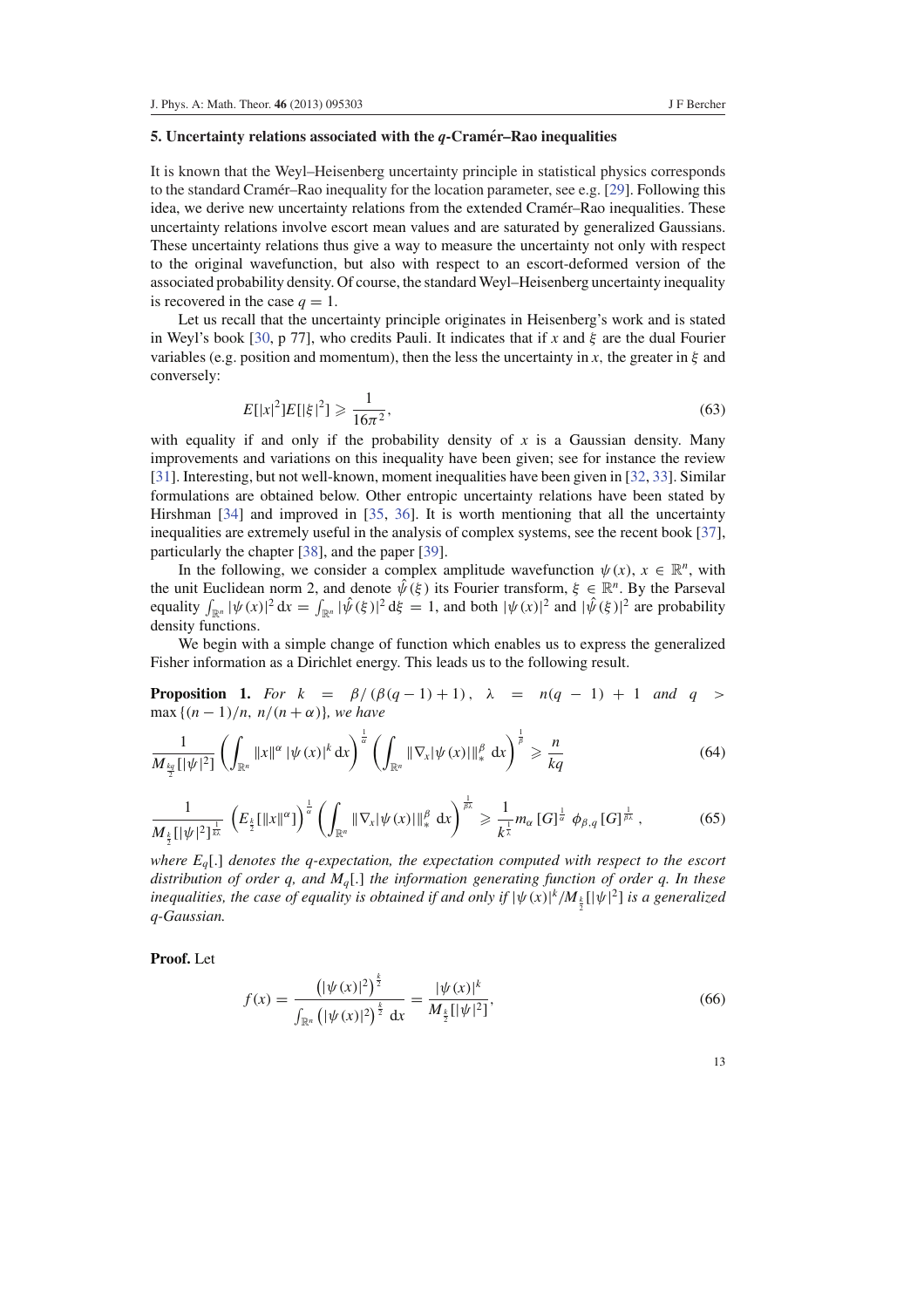with  $k = \beta/(\beta(q-1)+1)$ . Note that we also have the conjugation relation  $\frac{1}{\alpha} + \frac{1}{k} = q$ . The change of function (66) is chosen in order to reduce  $\phi_{\beta,q}[f]$  to the simple form (67) given below. On the other hand, the moment of order  $\alpha$  with respect to  $f(x)$  is nothing but the generalized  $\frac{k}{2}$ -escort moment (68) of order  $\alpha$  computed with respect to  $|\psi(x)|^2$ . Finally, the information generating function  $M_q[f]$  can also be expressed in terms of  $|\psi(x)|^2$ .

$$
\phi_{\beta,q}[f] = \int_{\mathbb{R}^n} f(x)^{\beta(q-1)+1} \|\nabla_x \ln f(x)\|_{*}^{\beta} dx = \frac{|k|^{\beta}}{M_{\frac{k}{2}}[|\psi|^2]^{\frac{\beta}{k}}} \int_{\mathbb{R}^n} \|\nabla_x |\psi(x,t)|\|_{*}^{\beta} dx. \tag{67}
$$

$$
m_{\alpha}[f] = \int_{\mathbb{R}^n} ||x||^{\alpha} \frac{(|\psi(x,t)|^2)^{\frac{k}{2}}}{\int_{\mathbb{R}^n} (|\psi(x,t)|^2)^{\frac{k}{2}} dx} dx = E_{\frac{k}{2}}[\|x\|^{\alpha}]. \tag{68}
$$

$$
M_q[f] = \frac{M_{\frac{kq}{2}}[|\psi|^2]}{M_{\frac{k}{2}}[|\psi|^2]^q}.
$$
\n(69)

With these notations, the relation between  $\phi_{\beta,q}[f]$  and  $I_{\beta,q}[f]$ , i.e.  $I_{\beta,q}[f]^{\frac{1}{\beta}} = \frac{\phi_{\beta,q}[f]^{\frac{1}{\beta}}}{M[f]}$  $\frac{1}{q} M_q[f]$ , and the conjugation relation  $\frac{1}{\alpha} + \frac{1}{k} = q$ , the generalized Cramér–Rao (47), becomes (64). Similarly, the second Cramér–Rao inequality (56) gives (65).  $\Box$ 

Beginning with relations (64) and (65) and using a relation between the norm of a function and the norm of its Fourier transform, we obtain a pair of general uncertainty relations, for any exponent, that involve the expectations computed with respect to escort distributions. This result is stated as follows.

**Theorem 3.** *For*  $2 \ge \alpha \ge 1$ ,  $\beta$  *its Hölder conjugate, q* > max { $(n-1)/n$ ,  $n/(n+\alpha)$ },  $k = β/ (β(q − 1) + 1)$  *and*  $λ = n(q − 1) + 1$ *; then we have* 

$$
\frac{M_{\frac{\alpha}{2}}[|\hat{\psi}|^2]^{\frac{1}{\alpha}}M_{\frac{k}{2}}[|\psi|^2]^{\frac{1}{\alpha}}}{M_{\frac{k_2}{2}}[|\psi|^2]}E_{\frac{k}{2}}\big[\|x\|_{\alpha}^{\alpha}\big]^{\frac{1}{\alpha}}E_{\frac{\alpha}{2}}\big[\|\xi\|_{\beta}^{\beta}\big]^{\frac{1}{\beta}} \geq \frac{n}{2\pi kq} \left(\frac{\beta^{\frac{1}{\beta}}}{\alpha^{\frac{1}{\alpha}}}\right)^{-\frac{n}{2\beta}}
$$
(70)

$$
\frac{M_{\frac{\alpha}{2}}[|\hat{\psi}|^2]^{\frac{1}{\alpha\lambda}}}{M_{\frac{k}{2}}[|\psi|^2]^{\frac{1}{k\lambda}}}\left(E_{\frac{k}{2}}\big[\|x\|_{\alpha}^{\alpha}\big]\right)^{\frac{1}{\alpha}}\left(E_{\frac{\alpha}{2}}\big[\|\xi\|_{\beta}^{\beta}\big]\right)^{\frac{1}{\beta\lambda}}\geq\frac{1}{(2\pi k)^{\frac{1}{\lambda}}}\left(\frac{\beta^{\frac{1}{\beta}}}{\alpha^{\frac{1}{\alpha}}}\right)^{-\frac{n}{2\beta\lambda}}m_{\alpha}[G]^{\frac{1}{\alpha}}\phi_{\beta,q}[G]^{\frac{1}{\beta\lambda}}.\tag{71}
$$

Proof. We first observe that for any complex-valued function, we have

$$
\left(\frac{\partial |\psi(x)|}{\partial x_i}\right)^2 = \frac{\partial \psi(x)}{\partial x_i} \frac{\partial \psi(x)^*}{\partial x_i} - |\psi(x)|^2 \left(\frac{\partial \arg \psi(x)}{\partial x_i}\right)^2.
$$
\n(72)

This relation implies that

$$
\left(\frac{\partial |\psi(x)|}{\partial x_i}\right) \leqslant \left|\frac{\partial \psi(x)}{\partial x_i}\right|,\tag{73}
$$

with equality if and only if arg  $\psi(x) = c$ , where *c* is any constant. Therefore, we see that we always have  $\|\nabla_x|\psi(x,t)\|_* \leq \|\nabla_x\psi(x,t)\|_*$ . In the following, we will take for  $\|.\|_*$  a β-norm and for  $||.||$  its dual α-norm. Doing so, we obtain  $||\nabla_x \psi(x, t)||_β^β = \sum_{i=1}^n |\partial_i \psi(x)|^β$ .

At this point, we can invoke the sharp version of the Hausdorff–Young inequality due to Babenko and Beckner [40], which states that for a pair of Fourier transforms  $g$  and  $\hat{g}$ ; then for  $1 \leqslant \alpha \leqslant 2$ ,

$$
\|g\|_{\beta} \leqslant \left(\frac{\beta^{\frac{1}{\beta}}}{\alpha^{\frac{1}{\alpha}}}\right)^{\frac{n}{2}} \|\hat{g}\|_{\alpha},\tag{74}
$$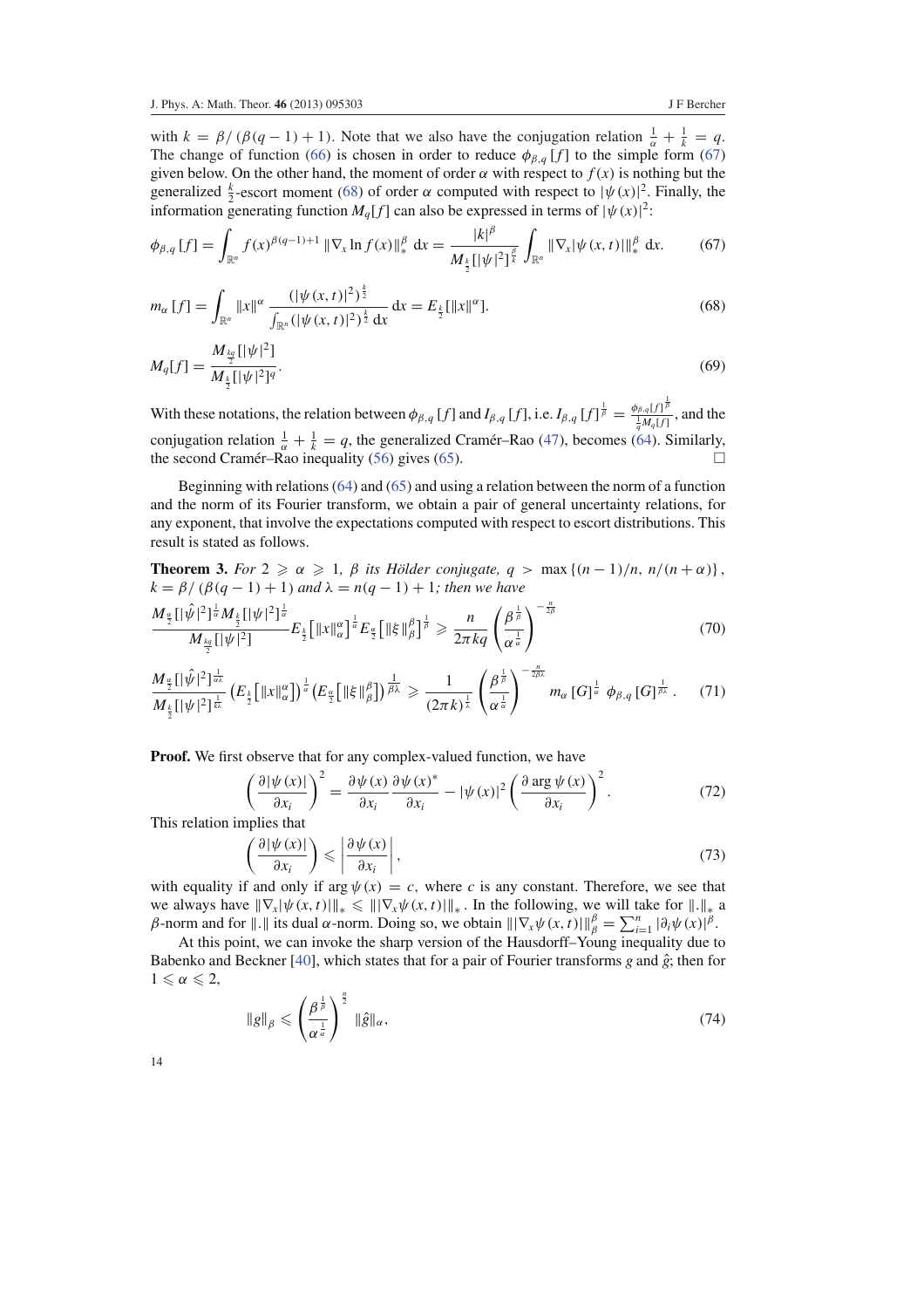with equality if and only if *g* is a Gaussian function or if  $\alpha = \beta = 2$  (Parseval's identity). Thus, it comes

$$
\int_{\mathbb{R}^n} \|\nabla_x |\psi(x,t)| \|^{\beta}_{\beta} dx = \sum_{i=1}^n \int_{\mathbb{R}^n} |\partial_i \psi(x)|^{\beta} dx \leqslant \left(\frac{\beta^{\frac{1}{\beta}}}{\alpha^{\frac{1}{\alpha}}}\right)^{\frac{n}{2}} (2\pi)^{\beta} \sum_{i=1}^n \left(\int_{\mathbb{R}^n} |\xi_i \hat{\psi}(\xi)|^{\alpha} d\xi\right)^{\frac{\beta}{\alpha}}.
$$
\n(75)

Inserting this inequality in (64), and taking account of the fact that  $||x||^{\alpha} = ||x||_{\alpha}^{\alpha} = \sum_{i=1}^{n} |x_i|^{\alpha}$ , we obtain

$$
\frac{1}{M_{\frac{kq}{2}}[|\psi|^2]} \left(\sum_{i=1}^n \int_{\mathbb{R}^n} |x_i|^\alpha |\psi(x,t)|^k dx\right)^{\frac{1}{\alpha}} \left(\sum_{i=1}^n \left(\int_{\mathbb{R}^n} |\xi_i|^\alpha |\hat{\psi}(\xi)|^\alpha d\xi\right)^{\frac{\beta}{\alpha}}\right)^{\frac{1}{\beta}} \geq \frac{n}{2\pi kq} \left(\frac{\beta^{\frac{1}{\beta}}}{\alpha^{\frac{1}{\alpha}}}\right)^{-\frac{n}{2\beta}}.
$$
\n(76)

Now, we can observe that by the Hölder inequality

$$
\left(\int_{\mathbb{R}^n} |\xi_i|^\alpha |\hat{\psi}(\xi)|^\alpha d\xi\right) \le \left(\int_{\mathbb{R}^n} |\xi_i|^\beta |\hat{\psi}(\xi)|^\alpha d\xi\right)^\frac{\alpha}{\beta} \left(\int_{\mathbb{R}^n} |\hat{\psi}(\xi)|^\alpha d\xi\right)^{1-\frac{\alpha}{\beta}}.\tag{77}
$$
\nPlugging this inequality in (76), we see that the exponent *8* (*α* simplifies, and that the inequality is

Plugging this inequality in (76), we see that the exponent  $\beta/\alpha$  simplifies, and that the inequality can be written in a weaker but more symmetric form:

$$
\frac{M_{\frac{\alpha}{2}}[|\hat{\psi}|^2]^{\frac{1}{\alpha}-\frac{1}{\beta}}}{M_{\frac{k}{2}}[|\psi|^2]} \left(\int_{\mathbb{R}^n} \|x\|_{\alpha}^{\alpha} |\psi(x,t)|^k dx\right)^{\frac{1}{\alpha}} \left(\int_{\mathbb{R}^n} \|\xi\|_{\beta}^{\beta} |\hat{\psi}(\xi)|^{\alpha} d\xi\right)^{\frac{1}{\beta}} \geq \frac{n}{2\pi kq} \left(\frac{\beta^{\frac{1}{\beta}}}{\alpha^{\frac{1}{\alpha}}}\right)^{-\frac{n}{2\beta}},\tag{78}
$$

which can also be written in terms of escort expectations as  $(70)$ .

For the second Cramer–Rao inequality, we follow the very same steps, beginning with (65). By (75) it comes

$$
\frac{1}{M_{\frac{k}{2}}[|\psi|^2]^{\frac{1}{k\lambda}}} \left(E_{\frac{k}{2}}\left[\|x\|_{\alpha}^{\alpha}\right]\right)^{\frac{1}{\alpha}} \left(\sum_{i=1}^n \left(\int_{\mathbb{R}^n} |\xi_i \hat{\psi}(\xi)|^{\alpha} d\xi\right)^{\frac{\beta}{\alpha}}\right)^{\frac{1}{\beta\lambda}}\n\n\geq \frac{1}{(2\pi k)^{\frac{1}{\lambda}}} m_{\alpha} [G]^{\frac{1}{\alpha}} \varphi_{\beta,q} [G]^{\frac{1}{\beta\lambda}} \left(\frac{\beta^{\frac{1}{\beta}}}{\alpha^{\frac{1}{\alpha}}}\right)^{-\frac{n}{2\beta\lambda}},
$$
\n(79)

which, by the Hölder inequality (77), gives (71).  $\Box$ 

In the general case, inequalities  $(70)$  and  $(71)$  are not sharp, because they follow from the Babenko–Beckner inequality  $(74)$  and the Hölder inequality  $(77)$ , where the conditions for equality are not met simultaneously. However, we can still get a sharp uncertainty relation, saturated by generalized q-Gaussians, in the case when  $\alpha = \beta = 2$ . Of course, for  $q = 1$ (which, with  $\beta = 2$  gives  $k = 2$ ), we obtain a multidimensional version of Heisenberg inequality, which reduces to (63) in the scalar case.

**Corollary 4.** *For k* =  $\beta$ / ( $\beta$ ( $q$  − 1) + 1),  $\lambda$  =  $n(q-1)$  + 1,  $q$  > max {( $n-1$ )/ $n$ ,  $n/(n+\alpha)$ } *and*  $\gamma \geq 2$ ,  $\theta \geq 2$ , the following uncertainty relations hold:

$$
\frac{M_{\frac{k}{2}}[|\psi|^2]^{\frac{1}{2}}}{M_{\frac{kq}{2}}[|\psi|^2]}E_{\frac{k}{2}}\left[\|x\|_{2}^{\gamma}\right]^{\frac{1}{\gamma}}E\left[\|\xi\|_{2}^{\theta}\right]^{\frac{1}{\theta}}\geqslant \frac{n}{2\pi kq},\tag{80}
$$

$$
\frac{1}{M_{\frac{k}{2}}[|\psi|^2]^{\frac{1}{k}}}\left(E_{\frac{k}{2}}\big[\|x\|_2^{\gamma}\big]\right)^{\frac{1}{\gamma}}\left(E\big[\|\xi\|_2^{\theta}\big]\right)^{\frac{1}{\theta\lambda}}\geqslant \frac{1}{(2\pi k)^{\frac{1}{\lambda}}}m_2\left[G\right]^{\frac{1}{2}}\phi_{2,q}\left[G\right]^{\frac{1}{2\lambda}}.\tag{81}
$$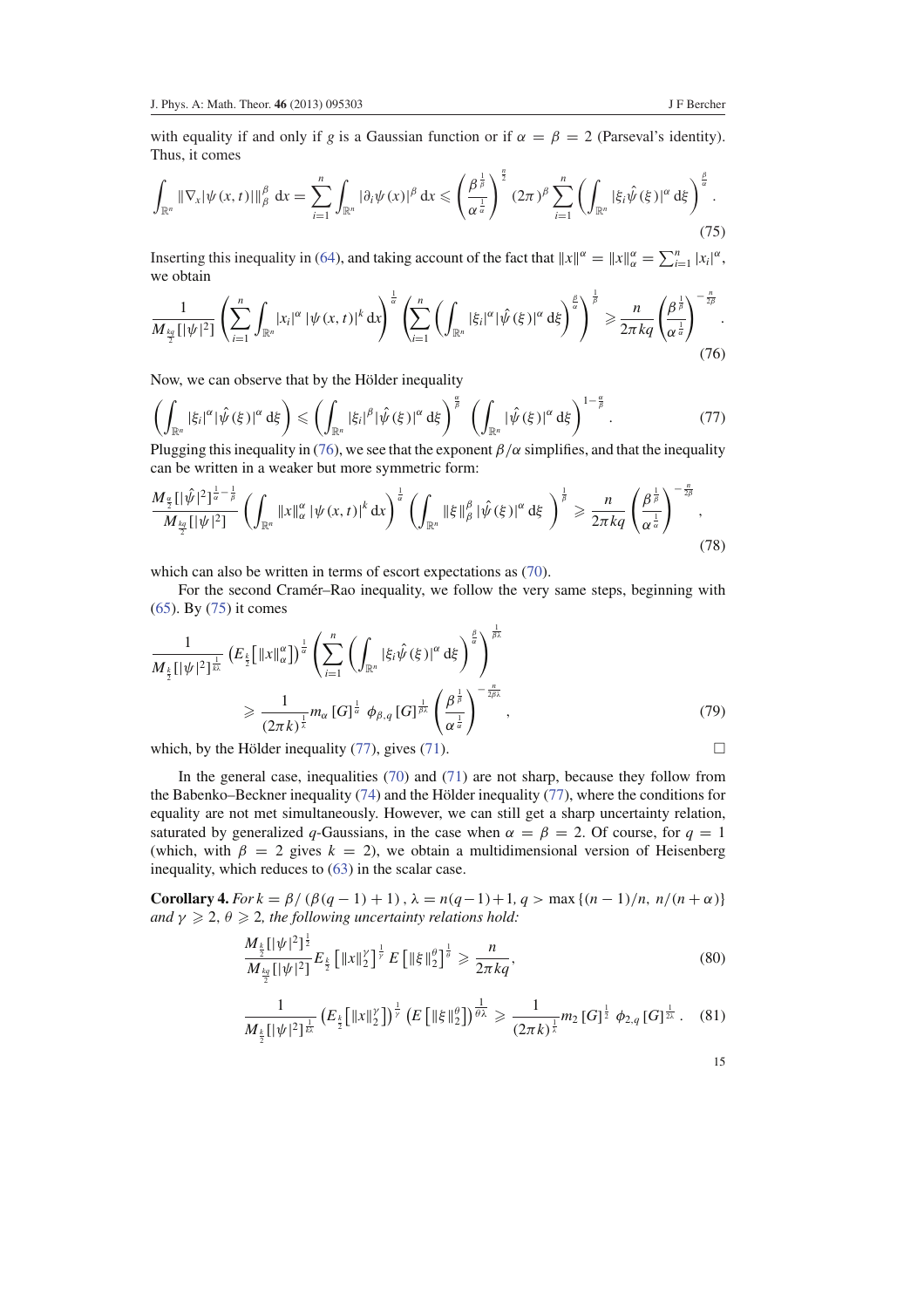*For*  $\gamma = \theta = 2$ , the lower bound is attained if and only  $|\psi(x)|^k / M_k[|\psi|^2]$  is a generalized *q*-Gaussian distribution, with  $\arg \psi(x) = c$ , where c is a real constant. For  $\frac{3}{2} - \frac{1}{\beta} > q$ , we *also have*

$$
\left(E_{\frac{k}{2}}\left[\|x\|_{2}^{\gamma}\right]\right)^{\frac{1}{\gamma}}\left(E\left[\|\xi\|_{2}^{\theta}\right]\right)^{\frac{1}{\theta\lambda}}\geqslant\frac{1}{(2\pi k)^{\frac{1}{\lambda}}}m_{2}\left[G\right]^{\frac{1}{2}}\phi_{2,q}\left[G\right]^{\frac{1}{2\lambda}}.
$$
\n(82)

**Proof.** Equality in (73) implies that arg  $\psi(x) = c$ , where *c* is a real constant. In the case  $\alpha = \beta = 2$ , the Babenko–Beckner inequality reduces to Parseval's equality, and the Hölder inequality (77) is an identity. Therefore, we directly obtain

$$
\frac{1}{M_{\frac{kq}{2}}[|\psi|^2]} \left( \int_{\mathbb{R}^n} \|x\|_2^2 |\psi(x,t)|^k dx \right)^{\frac{1}{2}} \left( \int_{\mathbb{R}^n} \|\xi\|_2^2 |\hat{\psi}(\xi)|^2 d\xi \right)^{\frac{1}{2}} \geq \frac{n}{2\pi kq}, \quad (83)
$$

which can also be written in terms of escort expectations as

$$
\frac{M_{\frac{k}{2}}[|\psi|^2]^{\frac{1}{2}}}{M_{\frac{kq}{2}}[|\psi|^2]} E_{\frac{k}{2}} \left[ \|x\|_2^2 \right]^{\frac{1}{2}} E\left[ \|\xi\|_2^2 \right]^{\frac{1}{2}} \geqslant \frac{n}{2\pi kq}.
$$
\n(84)

Similarly, inequality (71) gives

$$
\frac{1}{M_{\frac{k}{2}}[|\psi|^2]^{\frac{1}{k\lambda}}}\left(E_{\frac{k}{2}}\big[\|x\|_2^2\big]\right)^{\frac{1}{2}}\left(E\big[\|\xi\|_2^2\big]\right)^{\frac{1}{2\lambda}}\geqslant \frac{1}{(2\pi k)^{\frac{1}{\lambda}}}m_2\left[G\right]^{\frac{1}{2}}\phi_{2,q}\left[G\right]^{\frac{1}{2\lambda}}.\tag{85}
$$

In both inequalities, the lower bound is attained if  $f(x) = |\psi(x)|^k / M_{\frac{k}{2}} [|\psi|^2]$  is a generalized q-Gaussian (which means that  $|\psi(x)|^2$  is also a generalized *q*-Gaussian with a different entropic index:  $q' = 1 + k(q - 1)/2$ .

By Jensen's inequality, we know that for  $b \ge a$ , we always have  $E[|X|^b]^{\frac{a}{b}} \ge E[|X|^a]$ . Therefore, applying this inequality with  $\gamma \geq 2$ ,  $\theta \geq 2$ , we obtain (80) and (81). Finally, by the general power mean inequality, we know that  $M_a[f]^{\frac{1}{a}} \geq M_b[f]^{\frac{1}{b}}$  for  $a \geq b$ . Therefore, when  $k > 2$ , that is,  $\frac{3}{2} - \frac{1}{\beta} > q$ , then  $M_{\frac{k}{2}} > M_1 = 1$ , and inequality (81) yields (82).

#### **6. Conclusions**

This paper improves and builds on our previous findings presented in [19]. We connect concepts in estimation theory to tools used in nonextensive thermostatistics and establish general Cramér–Rao-type inequalities valid for estimation purposes. These results are given in the multidimensional case, and a feature of our approach is that it works for arbitrary norms on  $\mathbb{R}^n$ . As a direct consequence, we obtain multidimensional versions of our *q*-Cramér– Rao inequalities, which include the Barankin–Vajda as well as the standard Cramer–Rao ´ inequality as particular cases. Furthermore, in the case of a translation family, we have shown that the corresponding Cramer–Rao-type inequality is saturated by multidimensional ´ *q*-Gaussian distributions. We have also presented a related general Cramer–Rao inequality ´ which is saturated by the same *q*-Gaussian distributions. These results imply in particular that the generalized *q*-Gaussians are the minimizers of an extended version of the Fisher information, among all distributions with a given moment, just as the standard Gaussian minimizes Fisher information over all distributions with a given variance. Since these generalized Gaussians are already known to be the maximum entropy distributions for Renyi ´ or Tsallis entropies, this yields a new, complementary, information theoretic characterization of these distributions. Finally, we have derived new multidimensional uncertainty relations from the extended Cramér–Rao inequalities. These uncertainty relations involve generalized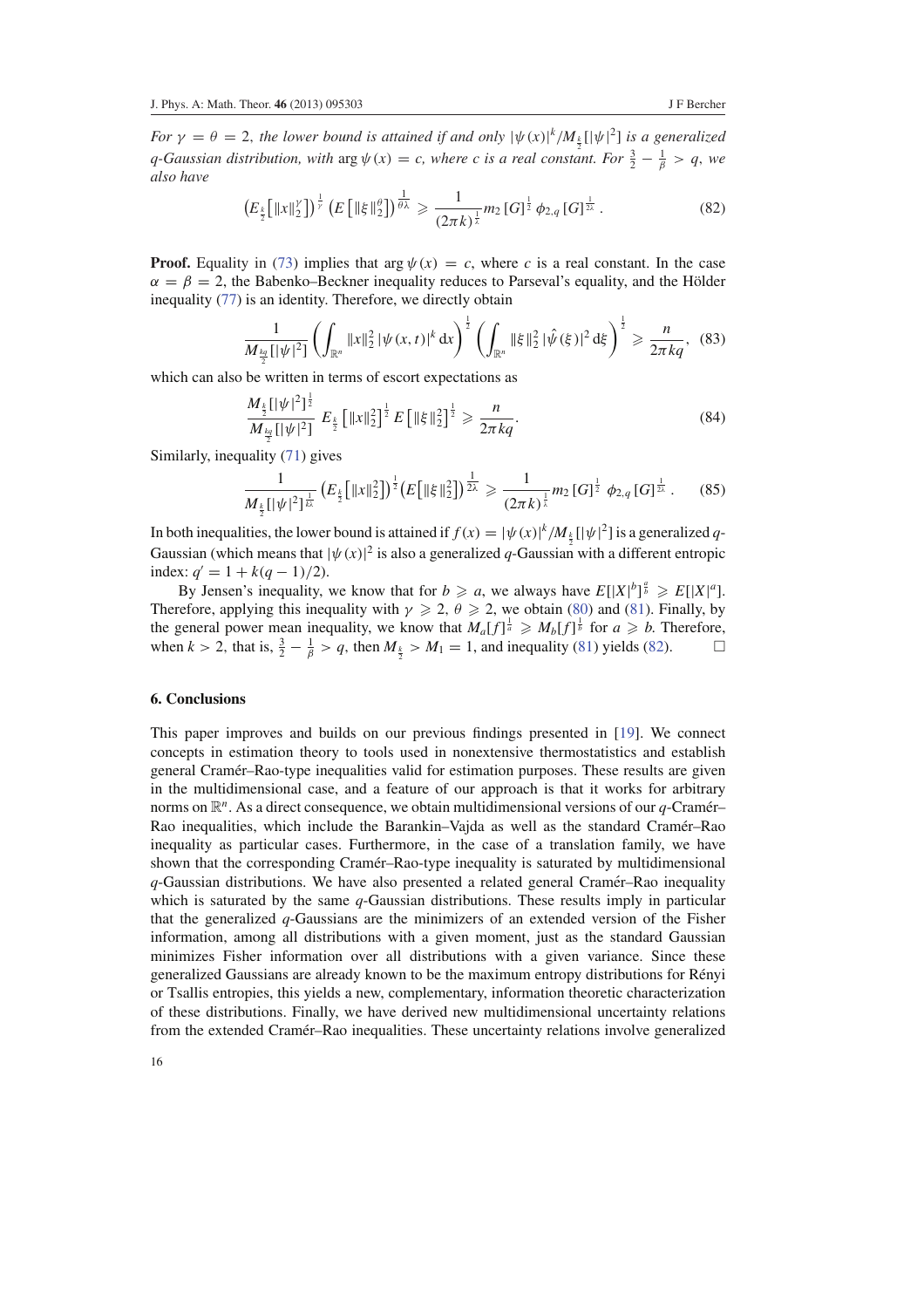expectations computed with respect to escort distributions, and we have shown that some of these uncertainty relations are saturated by generalized  $q$ -Gaussian distributions, thus generalizing the fact that the standard Heisenberg uncertainty relation is saturated by a standard Gaussian.

Some of the presented uncertainty inequalities are not sharp, and it would certainly be of interest to try to improve them, by looking to the extremal functions or to optimal constants. It would also be interesting to try to document the properties of the two generalized Fisher information. Finally, in their recent work [18], Lutwak *et al* have introduced an abstract, implicit, notion of Fisher information matrix attached to a probability density. It would be of interest to examine whether this notion could be extended and interpreted in the estimation theory framework.

# **Acknowledgments**

The author thanks the anonymous referees for their suggestions that helped improve the article. The author is also very grateful to Deane Yang (Polytechnic Institute, NY), who suggested to look at general norms, and to Matthieu Fradelizi (LAMA, Université Paris-Est), for helpful discussions related to this work. Thanks are extended to Lodie Garbell for her friendly proofreading of the manuscript.

# **References**

- [1] Tsallis C 2009 *Introduction to Nonextensive Statistical Mechanics* (Berlin: Springer)
- [2] Lutz E 2003 Anomalous diffusion and Tsallis statistics in an optical lattice *Phys. Rev.* A **67** 051402
- [3] Schwämmle V, Nobre F D and Tsallis C 2008 q-Gaussians in the porous-medium equation: stability and time evolution *Eur. Phys. J.* B **66** 537–46
- [4] Vignat C and Plastino A 2009 Why is the detection of *q*-Gaussian behavior such a common occurrence? *Physica* A **388** 601–8
- [5] Ohara A and Wada T 2010 Information geometry of *q*-Gaussian densities and behaviors of solutions to related diffusion equations *J. Phys. A: Math. Theor.* **43** 035002
- [6] Barenblatt G I 1952 On some unsteady motions of a liquid and a gas in a porous medium *Prikl. Mat. Mech.* **16** 67–78
- [7] Pattle R E 1959 Diffusion from an instantaneous point source with concentration dependent coefficient *Q. J. Mech. Appl. Math.* **12** 407–9
- [8] Del Pino M and Dolbeault J 2002 Best constants for Gagliardo–Nirenberg inequalities and applications to nonlinear diffusions *J. Math. Pure Appl.* **81** 847–75
- [9] Del Pino M and Dolbeault J 2003 The optimal Euclidean *L p* -Sobolev logarithmic inequality *J. Funct. Anal.* **197** 151–61
- [10] Cordero-Erausquin D, Nazaret B and Villani C 2004 A mass-transportation approach to sharp Sobolev and Gagliardo–Nirenberg inequalities *Adv. Math.* **182** 307–32
- [11] Agueh M 2008 Sharp Gagliardo–Nirenberg inequalities via p-Laplacian type equations *Nonlinear Differ. Eqns. Appl. NoDEA* **15** 457–72
- [12] Pennini F, Plastino A and Ferri G L 2007 Semiclassical information from deformed and escort information measures *Physica* A **383** 782–96
- [13] Furuichi S 2009 On the maximum entropy principle and the minimization of the Fisher information in Tsallis statistics *J. Math. Phys.* **50** 013303
- [14] Furuichi S 2010 On generalized Fisher information and Cramér–Rao type inequalities *J. Phys.: Conf. Ser.* **201** 012016
- [15] Naudts J 2008 Generalised exponential families and associated entropy functions *Entropy* **10** 131–49
- [16] Naudts J 2009 The *q*-exponential family in statistical physics *Central Eur. J. Phys.* **7** 405–13
- [17] Lutwak E, Yang D and Zhang G 2005 Cramér–Rao and moment-entropy inequalities for Rényi entropy and generalized Fisher information *IEEE Trans. Inform. Theory* **51** 473–8
- [18] Lutwak E, Lv S, Yang D and Zhang G 2012 Extensions of Fisher information and Stam's inequality *IEEE Trans. Inform. Theory* **58** 1319–27